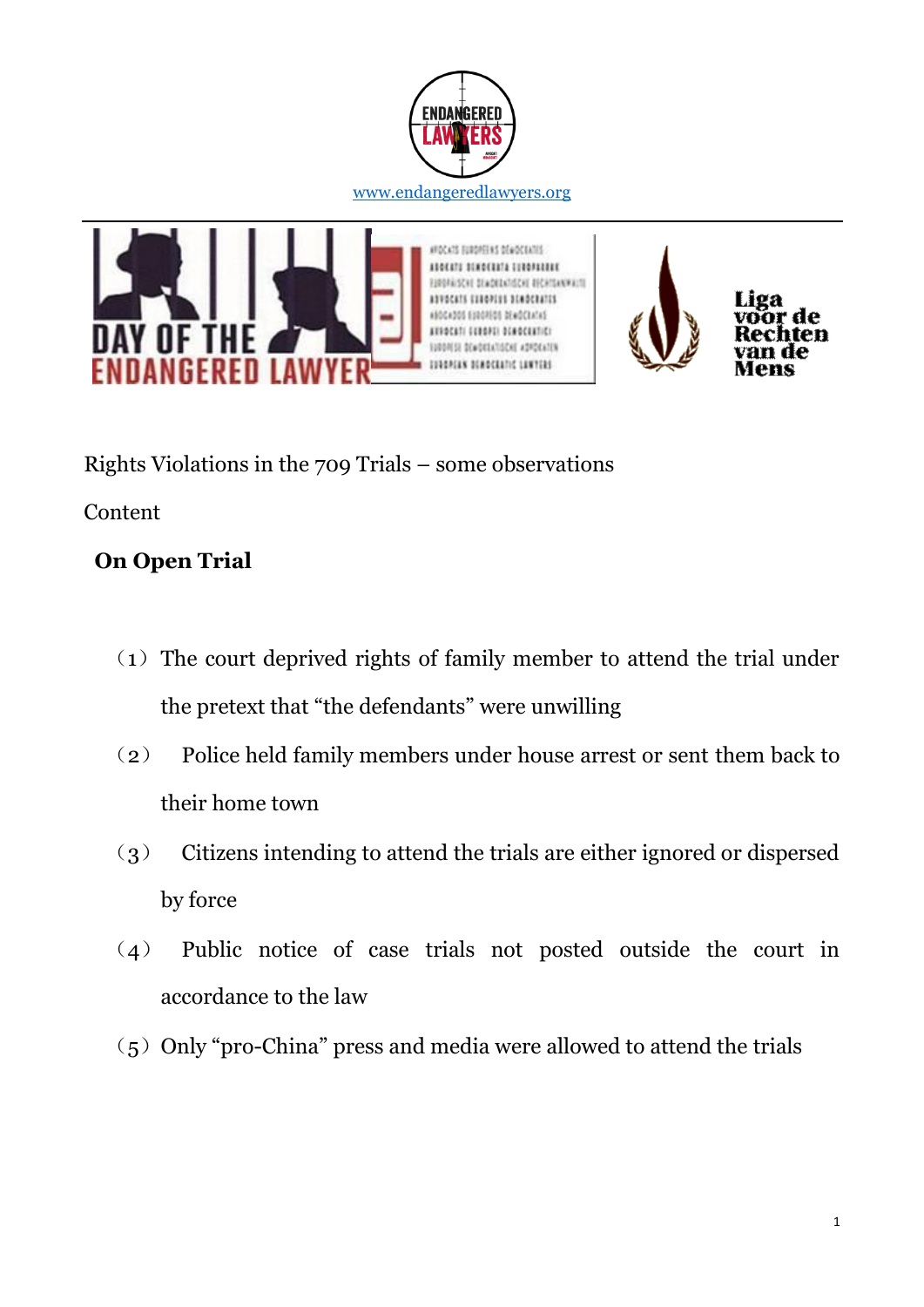

### **On Fair Trial**

- (1)"Officially appointed" lawyers fail to protect rights and interests of the defendants
- (2) Self-appointed lawyers not allowed to participate in the trials.
- (3) False statements by defendants in their expression of "gratitude", "pleaded guilty", and "not to appeal"
- (4) The acts of the defendants did not constitute crime of "Subverting State Power"
- $(5)$  Heavy sentencing targeting lawyer

On Official Maneuvers outside the Court

- $(1)$  Slander the family members and the diplomatic communities
- (2) Slander the rights (Sike) lawyers
- (3) Attack international human rights organisations using the defendants
- (4) Surveillance and intimidation on family members and self-appointed lawyers
- $(5)$  Manipulative usage of media outside China mainland

2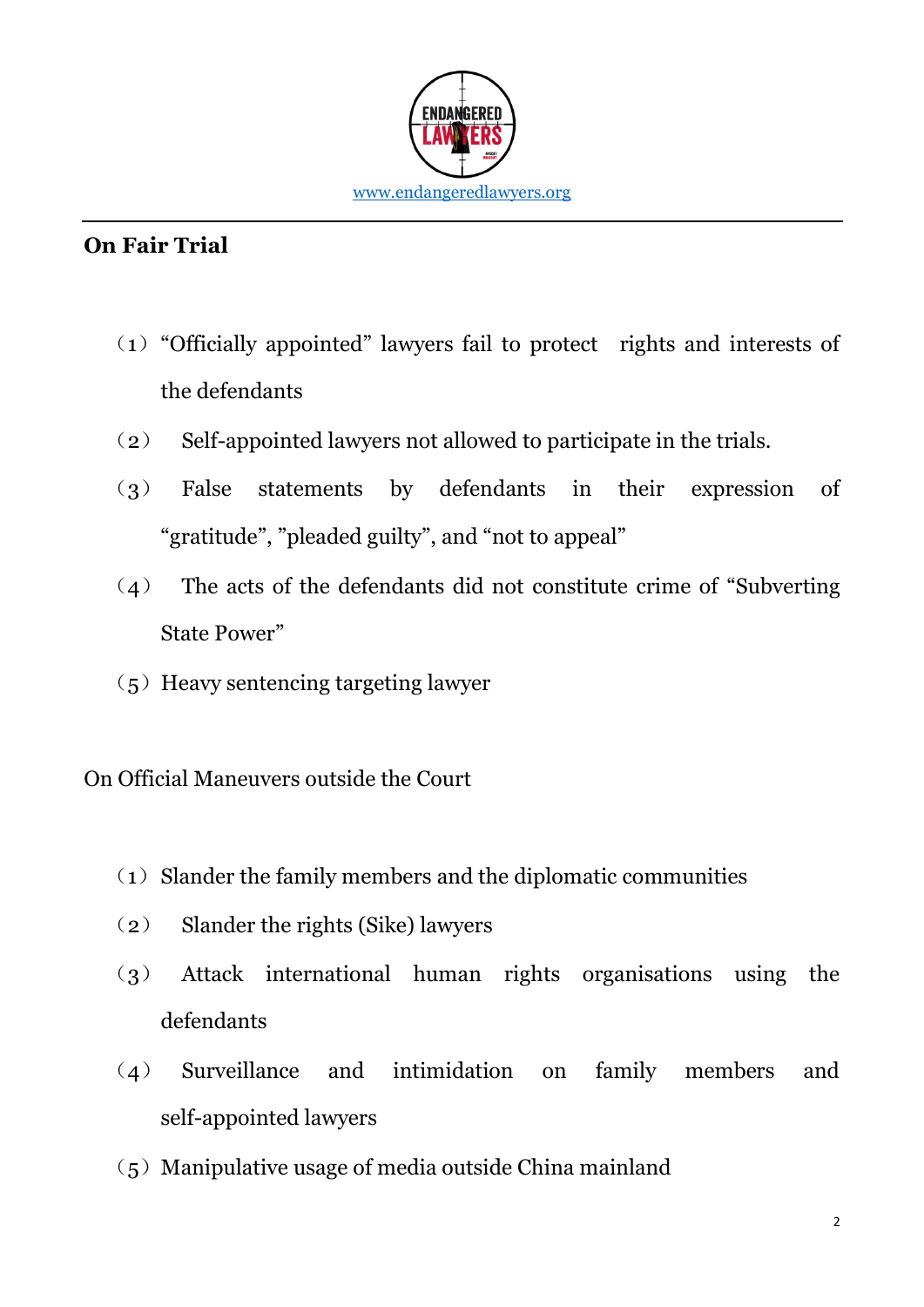

(6) Set up specific microblog page to "Caution against Colour Revolution"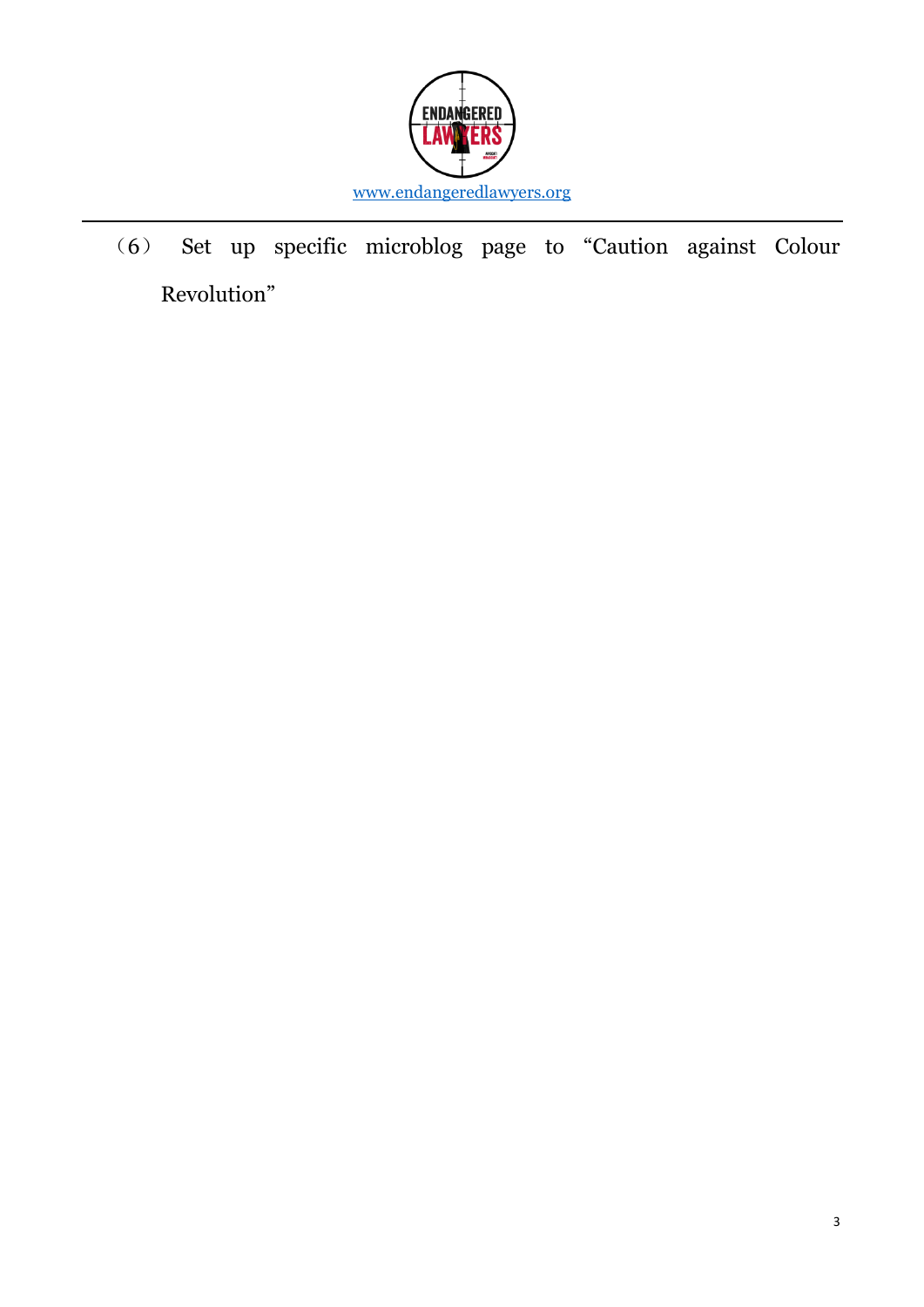

#### **On Open Trial**

# (**1**) **The court deprived family members' right to attend the trials under the pretext that "the defendants" were unwilling.**

i. Violation of the "Rules of People's Court" (the Rules)

The "Criminal Procedure Law" (CPL) stipulates that open trials should be publicised. Any member of public, as long as s/he meets the requirements for attending a trial, may apply for it.

Article 9 of the "Rules of the People's Court" issued by the Supreme People's Court (SPC) provides that if there are insufficient seats in the courtroom, family members of the defendants or stakeholders of the case should be given priority to sit in the hearing, if they wish to be present.

Accordingly, the court hence is obliged to take note of the wish of the family members and the stakeholders of the case, and the "reluctance" of the defendants cannot be invoked as a pretext to deny the family member's independent right of attending a court hearing.

In fact, the authenticity of the so-called "reluctance of the defendants"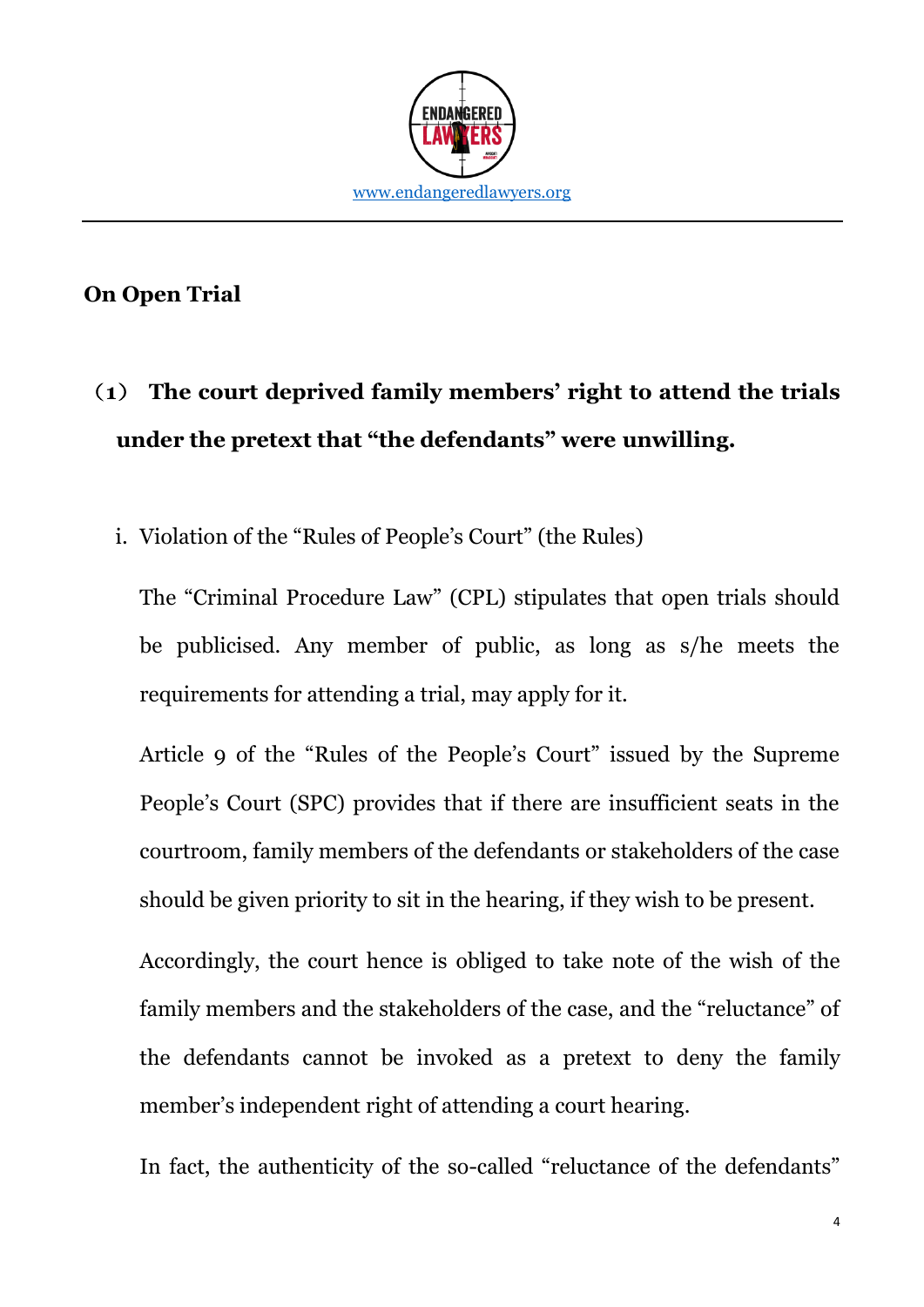

should be seriously questioned, as the wish of Zhou Shifeng <sup>1</sup> and Zhai Yanmin,<sup>2</sup> both of whom have been held incommunicado for more than a year, was single-handedly dealt with and announced by the official media.

For all major cases in the past, as long as they were for open trial, the court always gave the family members priority to sit in the hearing unless it was the family member who refused to take part in it. For instance, 4 family members sat in the hearing when Ilham Tohti was trialled. Family members were also present in the trials of Gao Yu, Pu Zhiqiang, as well as the 3 cases of "inciting subversion of state power" implicating Tang Jingling, Su Changlan and Chen Qitang. Same applied to the case of Guo Feixiong.

This unprecedented practice of the court could bear significant implications for trials in the future. The "unwillingness" or "reluctance" of the defendant could be exploited in an extensive manner to justify

<sup>-</sup>1 (Translated from Chinese) Application of Zhou Shifeng - Honourable People's Court, I am Zhou Shifeng, born on 18 Novemenre 1964, director of the Beijing Fengrui Law Firm. I am prosecuted for the crime of "subverting state power". I sincerely admit and repent the crime done. Considering my family being peasants with low education level. It is not good for me or them if they come to attend the court hearing. Hence, I have previously told the court not to let my family members to come to the court for the hearing. I am still holding this view – I don't require my family members to attend the court trial. Zhou Shifeng, 3 August 2016.

<sup>2 2016-08-02</sup> at 23:25 in the First Caijin: 《秘密審判? 不允許被告人家屬旁聽? 天津二中院回應翟岩民案網上傳言: 與事實嚴重不符!》 http://money.163.com/16/0802/23/BTGIDT4R00253B0H.html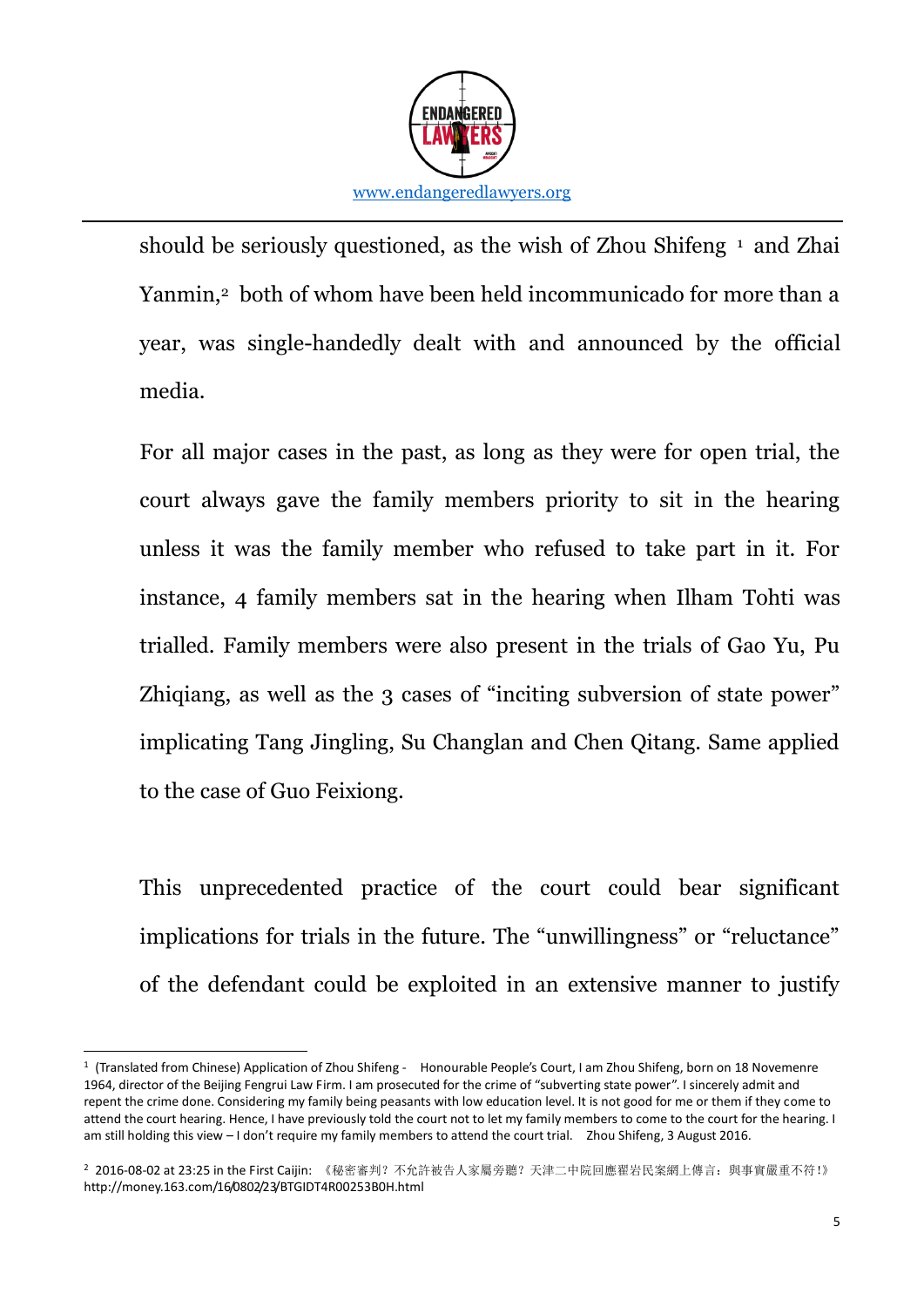

secret trial, non-disclosure of charges or even location of detention.

### (**2**) **Police held family members under house arrest or sent them back to their home town**

- i. Liu Ermin, wife of Zhai Yanmin, was taken to the Daiwangzhuang police station together with Wang Qiaoling in the middle of the night of 31 July 2016. The next morning, they were forced onto to a police car and taken to Beijing. At midnight of 1 August, Liu was put under house-arrest. To date, she still cannot leave her house.
- ii. Hu Shuigen and Li Shujin, the two brothers of Hu Shigen, were taken by the police on 1 August 2016 right outside the Tianjin Municipal Second Intermediate People's Court. They were later forced on board of a train to Nanchang of the Jiangxi province where they now are.
- iii. The family of Zhou Shifeng was approached by police in the early morning of 4 August and warned against going to Tianjin. The police have stationed at the entrance to the building since then. The family is still under close monitoring.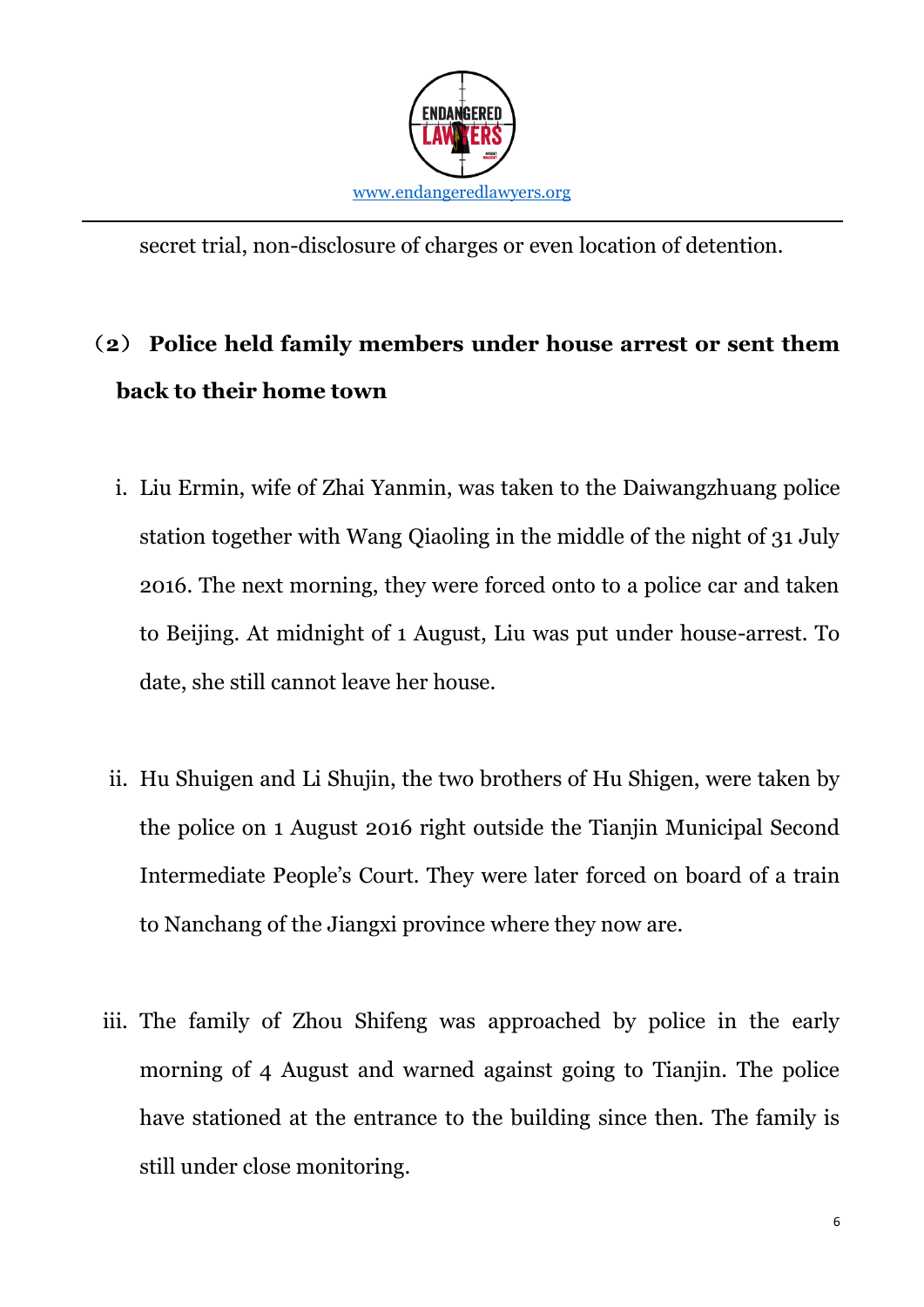

iv. Fan Lili, wife of Gou Hongguo, was summoned to the local police station in the night of 29 July 2016. On 1 August, the family was forcefully sent back to the hometown in Shanxi.

## (**3**) **Citizens intending to attend the trials are either ignored or dispersed by force**

i. Lawyer Liu Xiaoyuan, partner of the Beijing Fengrui Law Firm and colleague of Zhou Shifeng submitted an application requesting to attend trial of Zhou on 25 July 2016 by speed post. The application was addressed to the Wang Weihong, head of the Tianjin Municipal Second Intermediate People's Court. Lawyer Liu was likely the first applicant to attend the trial of Zhou and as he is a clear stakeholder in the case of the Fengrui, he should normally be given priority to attend the trial. <sup>3</sup> However, lawyer Liu has not received any reply from the court up to now.

-

<sup>&</sup>lt;sup>3</sup> According to the CPL, open trials should be made open and be accessible to all members of the society meeting requirement of sitting in on a trial. Art. 9 of the People's Court Rule provides that if seats are insufficient in a courtroom, the People's court should give priority to the next of kin of the defendant and or stakeholders of the case.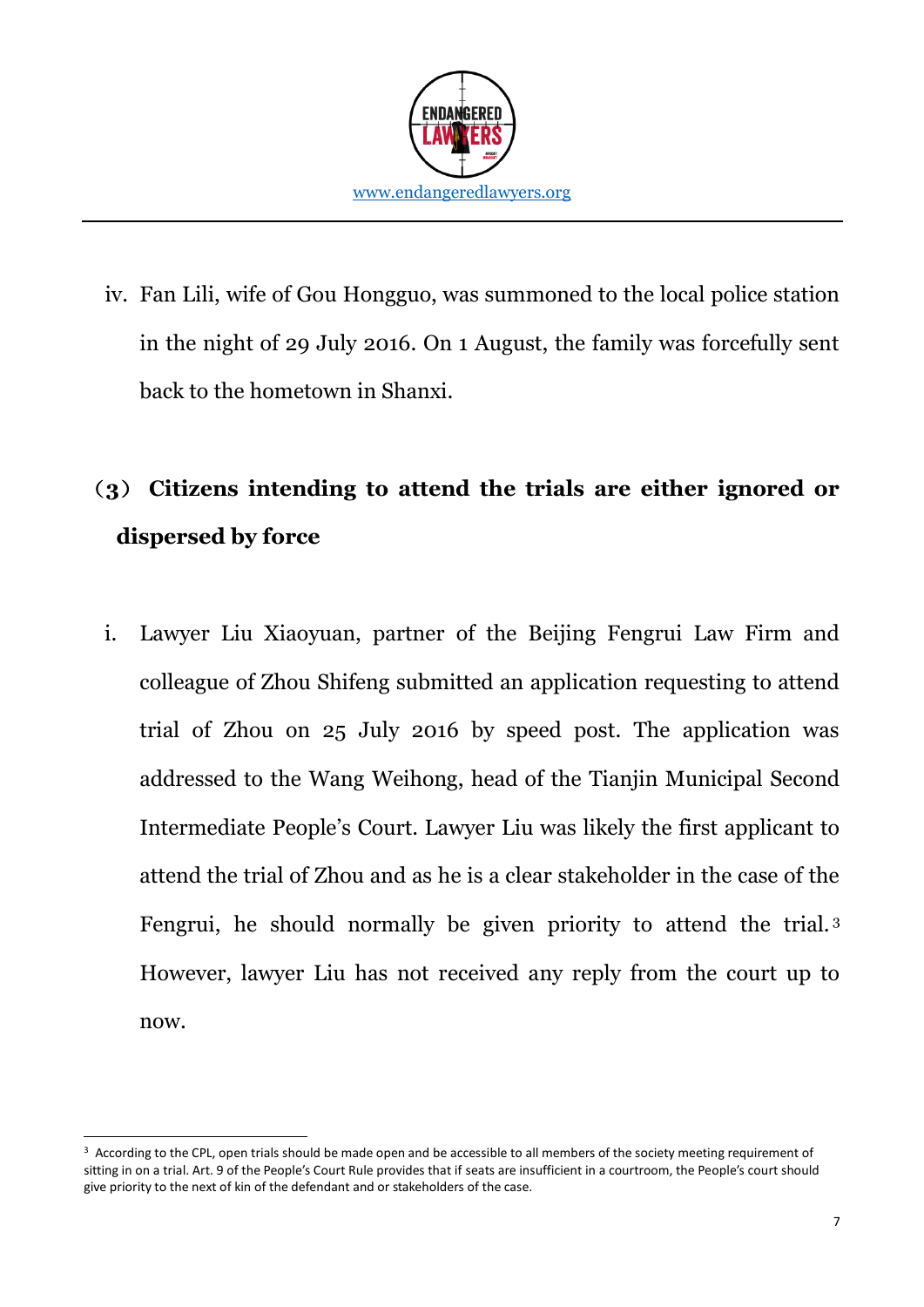

ii. Li Meiqing and Guo Hong, human rights defenders from Beijing, arrived at the Tianjin Municipal Second Intermediate People's Court at 10 am on 3 August 2016 to submit application for attending the trial. Both had their identity cards seized by the police and they were taken to the Xinfang Centre of the municipal city.

### (**4**) **Public notice of case trials not posted outside the court in accordance to the law**

According to the law and regulations, notifications of court trial should be posted on the notice board or electronic board "outside" the court 3 days in advance. However, for the 709 cases, the Tianjin Municipal Second Intermediate People's Court posted the notifications on the electronic board of the hall of litigation service "inside" the court. The move contravenes the legal provision and will resulted in having few people knowing about the trials since people seldom go into the court unless they have lawsuit. It remains to be questioned why the court did not announce the dates of trials via their official website and microblog if they do have the legal obligation to publicise information of this kind.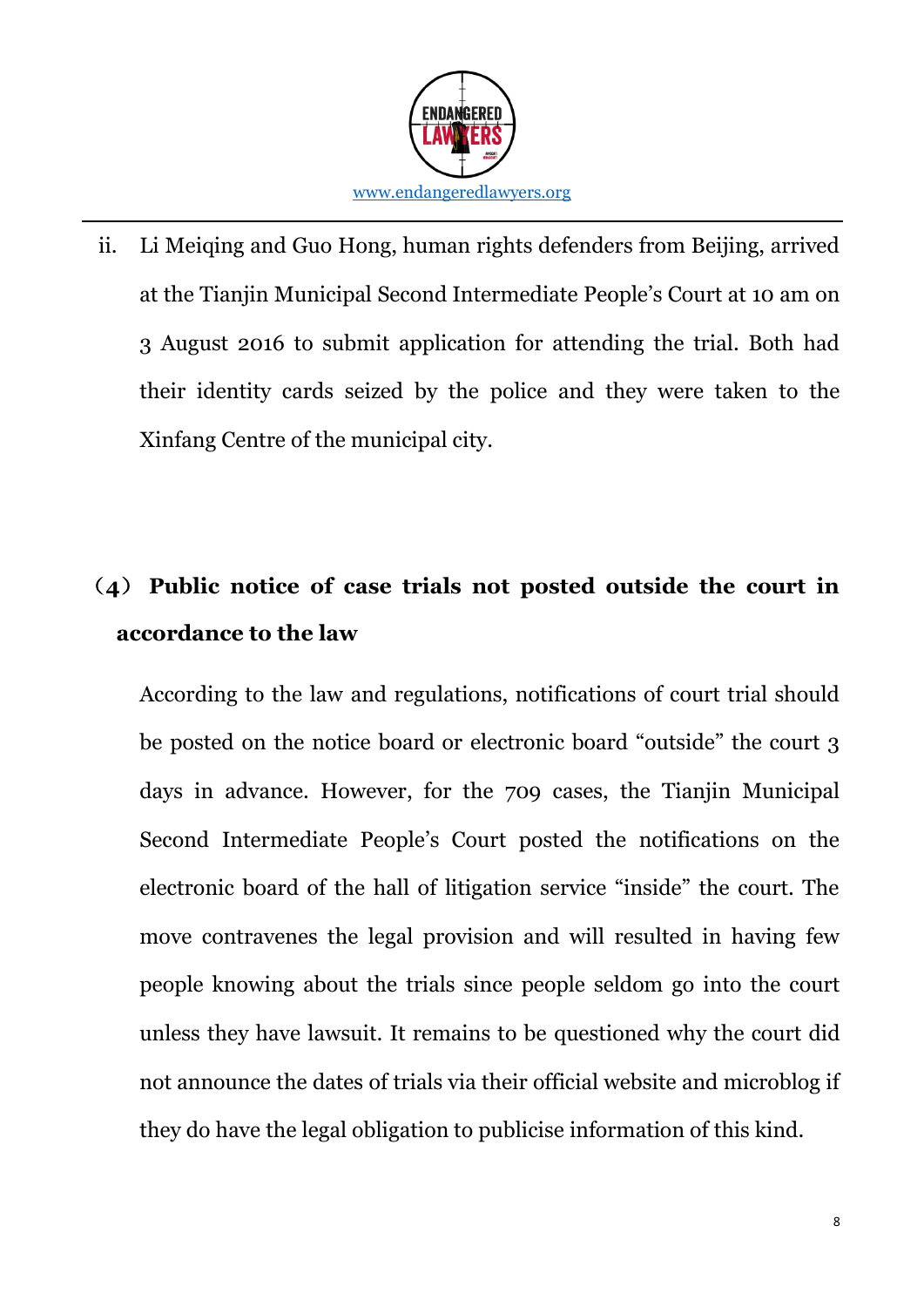

## (**5**) **Only "pro-China" press and media were allowed to attend the trials**

- i. The 5 "overseas" media to have attended the trials were Want Daily (Taiwan), SCMP (Hong Kong), Sing Tao Daily (Hong Kong), Phoenix TV (Hong Kong) and Oriental Daily (Hong Kong). All of them take the "pro-Beijing" stance 4and are not regarded as independent media. The official media claimed as blatant lies that "overseas media including BBC and Associated Press were working on spot".
- ii. A foreign press arrived at the Second Intermediate Court at 9h30 in the morning of 4 August 2016 intending to cover the trial but was dispelled. At 10h on 3 August, a journalist of the VOA was told that media were not allowed in the court after he revealed his identity to the police. A journalist from the AFP stated on his twitter that he was stopped by the

-

<sup>4</sup> **Want Daily** (TW) was established in Taipei on 11 August 2009 by Tsai Eng Meng, head of the Want Want Corp., when he bought China Times. Want Daily mainly cover China news and is collaborating with quite a few press in the mainland. When interviewed by the Washing Post, Tsai was quoted denying the June 4th massacre having existed. **SCMP** (HK) was a Hong Kong-based English newspaper established in 1903. It was bought by the Alibaba Holdings Ltd in December 2015 under an agreement made between Alibaba and SCMP Corp. Alibaba also bought all other media properties under SCMP in the same deal. **Singtao Daily** (HK), a Chinese language newspaper started in 1938. The Singtao News Corp. is headed by Charles HO Tsu Kwok, a member of the National Political Consultative Conference since 1998. **Phoenix TV** (HK) was partially sold in June 2006 to the China Mobile HK, which is wholly owned by the China Mobile Communications Corporation -- a Chinese state-owned telecommunication company. China Mobile HK now owns 19.9% of the Phoenix TV and is the second biggest shareholder of the TV. The biggest shareholder is Liu Changle, previously a party staff for the China National Radio. **Oriental Daily** (HK) is a Hong Kong based Chinese language newspaper established in 1969. Its political stance changed to become "pro-Beijing" after the handover in 1997. Ma Ching Kwan, chairman of Oriental Press Group, is a member of the National People's Political Consultative Conference since 2003.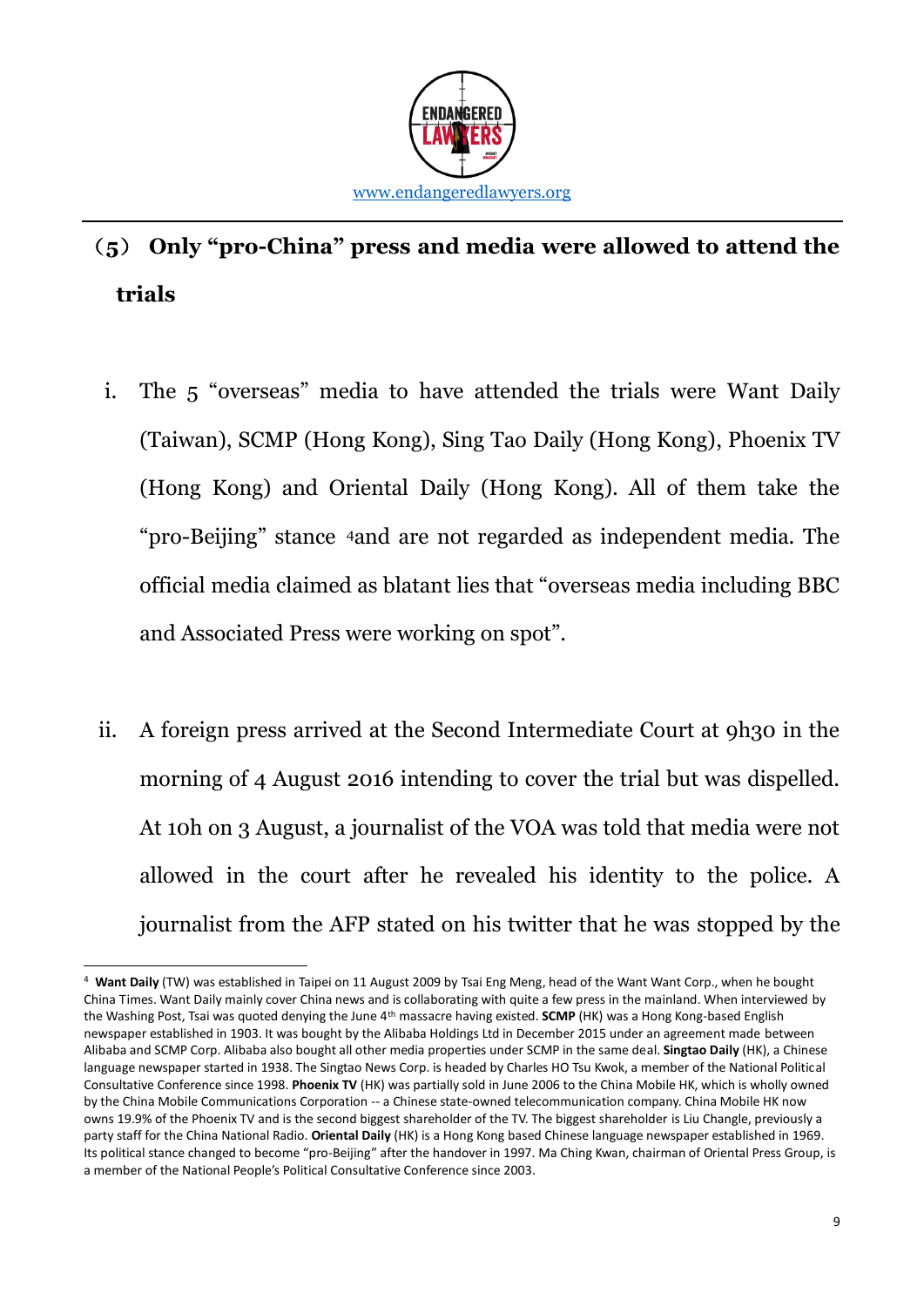

plain-clothes police for ID check in a restaurant nearby.

### **On Fair Trial**

# (**1**) **Role of the defence lawyers was minimal, if not passive and collaborative with the authorities**

- i. During the court's investigation, the officially appointed defence lawyer noted "there is no evidence to be presented to the court regarding facts"; and "there is no objection to all the evidence provided by the prosecutor". The defence lawyer also took initiative to give up the right to raise questions in the court. "There is no need (for me) to ask the defendant any question."
- ii. In the court debate, the defence counsel said "no objection to the charge of 'subverting state power' as in the Indictment.

#### (**2**) **Self-appointed lawyers not allowed to participate in the trials.**

During the stages of investigation and deliberation for indictment,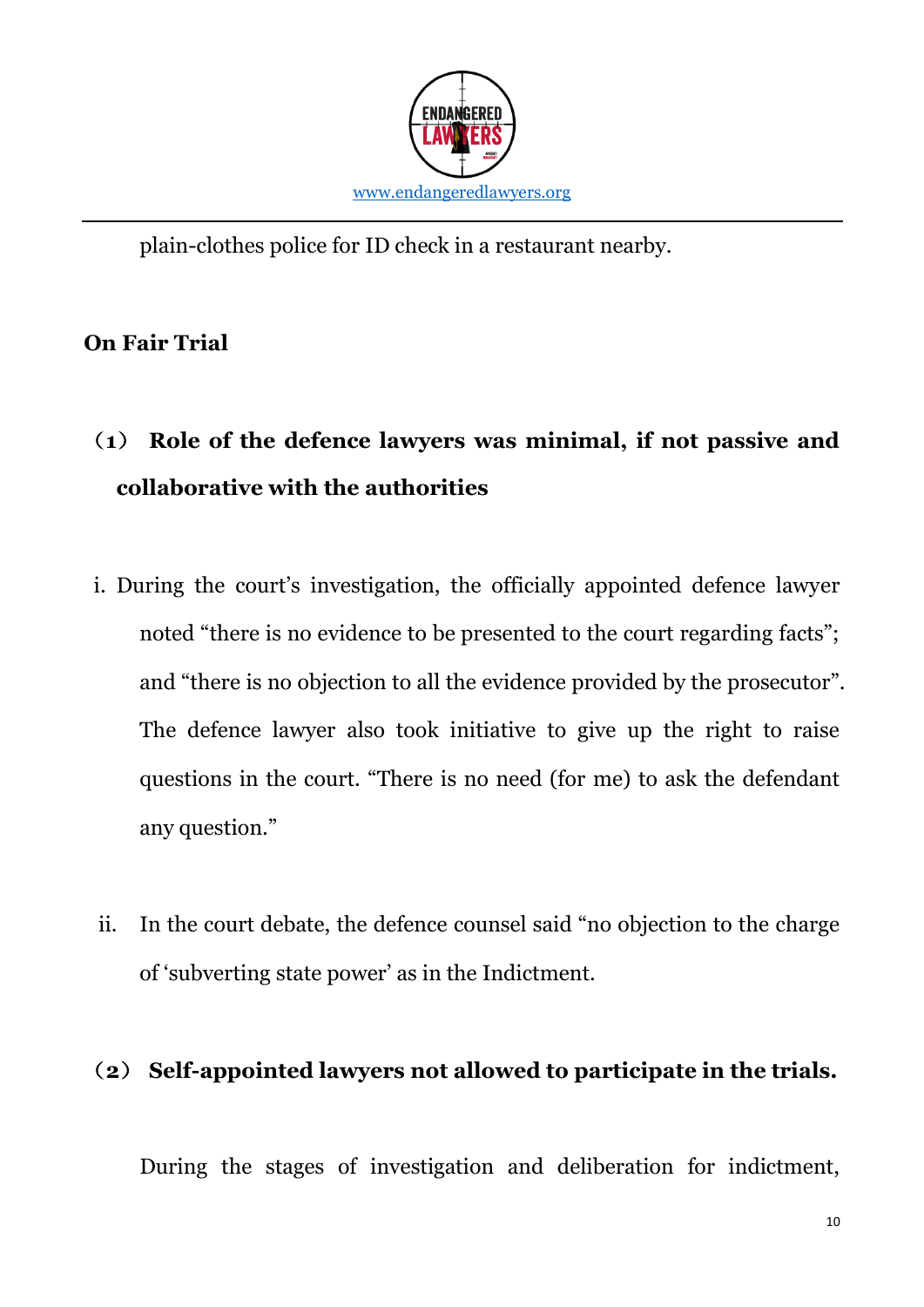

defence counsels legitimately entrusted by the family members including lawyer Li Baiguang (for Hu Shigen), Yang Jinzhu (for Zhou Shifeng), Ji Zhongjiu (for Gou Hongguo), Ge Wenxiu and Hu Linzheng (for Zhai Yanmin) were all dismissed unilaterally by the authorities as defence counsels. All the above lawyers were rejected when they sought to confirm the dismissal in person with their clients, in accordance to the legal provision. These lawyers did not receive any notification from the court regarding the trials after all.

## (**3**) **False statements by defendants in their expression of "gratitude", "pleaded guilty", and "not to appeal"**

For the final stage in the court trials, Zhai Yanmin, Hu Shigen and Zhou Shifeng all read aloud from pre-written papers. (1) Zhai Yanmin was telling the court, "I find today's trial fair and my rights are well protected in the whole process". (2) The same happened to Hu Shigen when he said, again in court, "This trial on me is fair and is done in accordance with the law. Procedure is strictly observed and well-regulated. The officers have been serious and responsible in handling the case and my lawyer has provided me with very professional assistance." (3) Zhou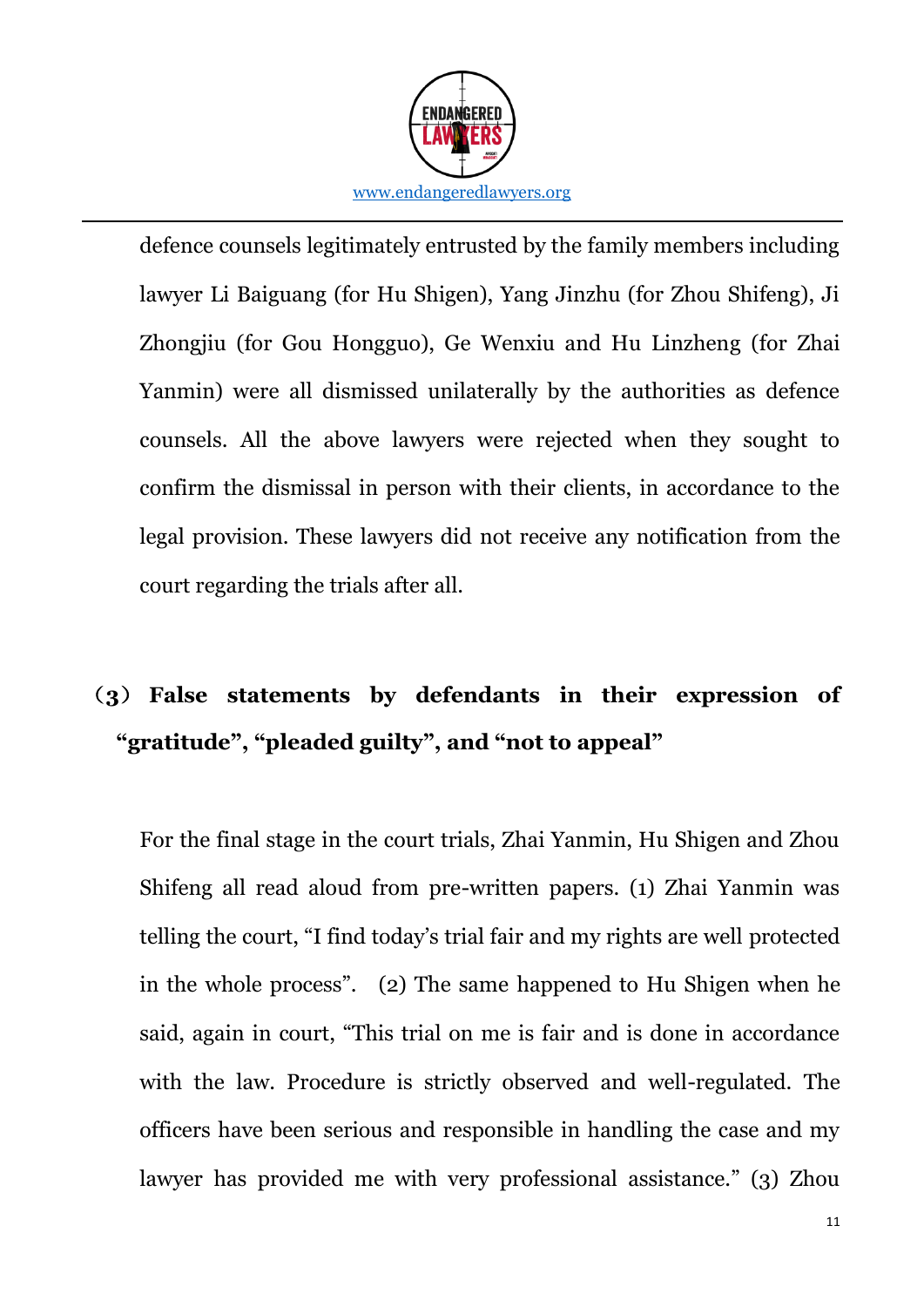

Shifeng went as far as to say, "the second person I thank is President Xi Jinping for his policy on rule according to law which has made China even stronger"; and "I thank the court! I thank the prosecutors!"

All Zhai Yanmin, Hu Shigen and Zhou Shifeng simultaneously have told the court that they "plead guilty and accept the penalty", that they "genuinely regret the crime" and "apologise to the country", "apologise to their family members" and that they will "never ever appeal the case'.

It however needs to be noted that with an incommunicado detention of almost 400 days, with family members consistently harassed, there are reasonable grounds for us to raise doubts on whether the defendants are speaking out on free will and mind.

Moreover, it is odd and against the normal nature of any individual for a defendant to praise the court and the judges for being fair and just, and that he will not appeal, immediately after a trial, especially when he is found guilty and sentenced. If this is an acceptable practice, then we should be imaging that the appeal system is going to be repealed soon. It will not be need any more.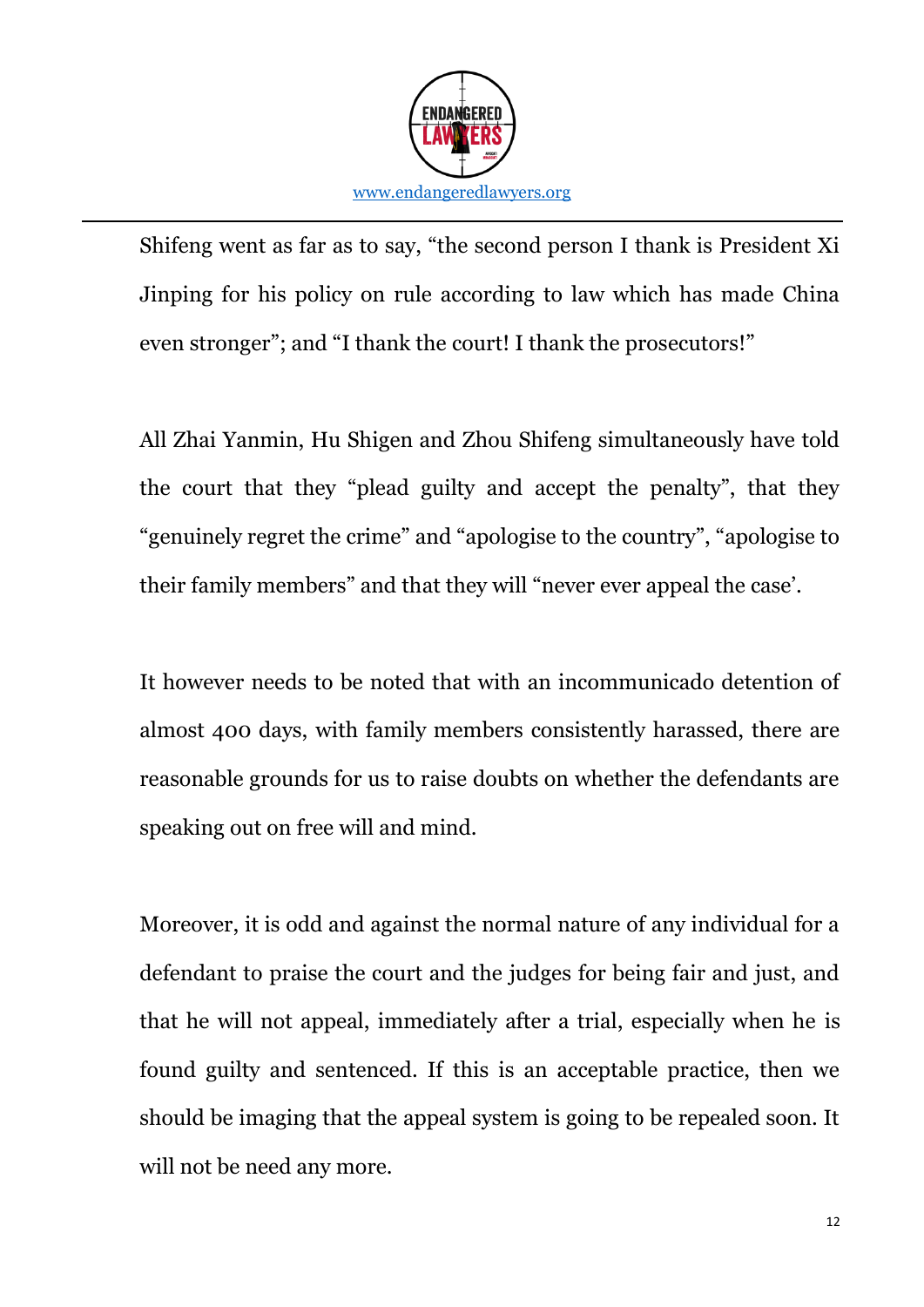

## (**4**) **The acts of the defendants did not constitute crime of "Subverting State Power"**

i. The "criminal facts" that the court has used to affirm the culpability of Zhai Yanmin were (1) Jiansanjiang case in which Zhai was said to have organized individuals to gather in front of the detention centre, to provoke troubles and post photos online for hyping the cases. He also push for these trouble-makers to be named "the heroes in pursuit of constitutionalism who go against dictatorship and totalitarian rule"; (2) in the Zheng Zhou Ten Gentlemen case, Zhai took people to assemble in front of the detention centre to show support. He organised and directed the people to stay long time in front of the detention centre. With slogans- chanting, tent-building, sit-in petitions and hunger-strikes etc., these people provoke troubles and hype cases via microblogs and we-chats; (3) Zhai attended the Qiweixiao meal gathering to discuss how lawyers could intervene in labour movement to clash with the state organs as well as the necessity, feasibility and possible modes of operation to divide and dissolve the political organ of the state via means of hyping popular social issues; (4) In the Fan Mugen case, Zhai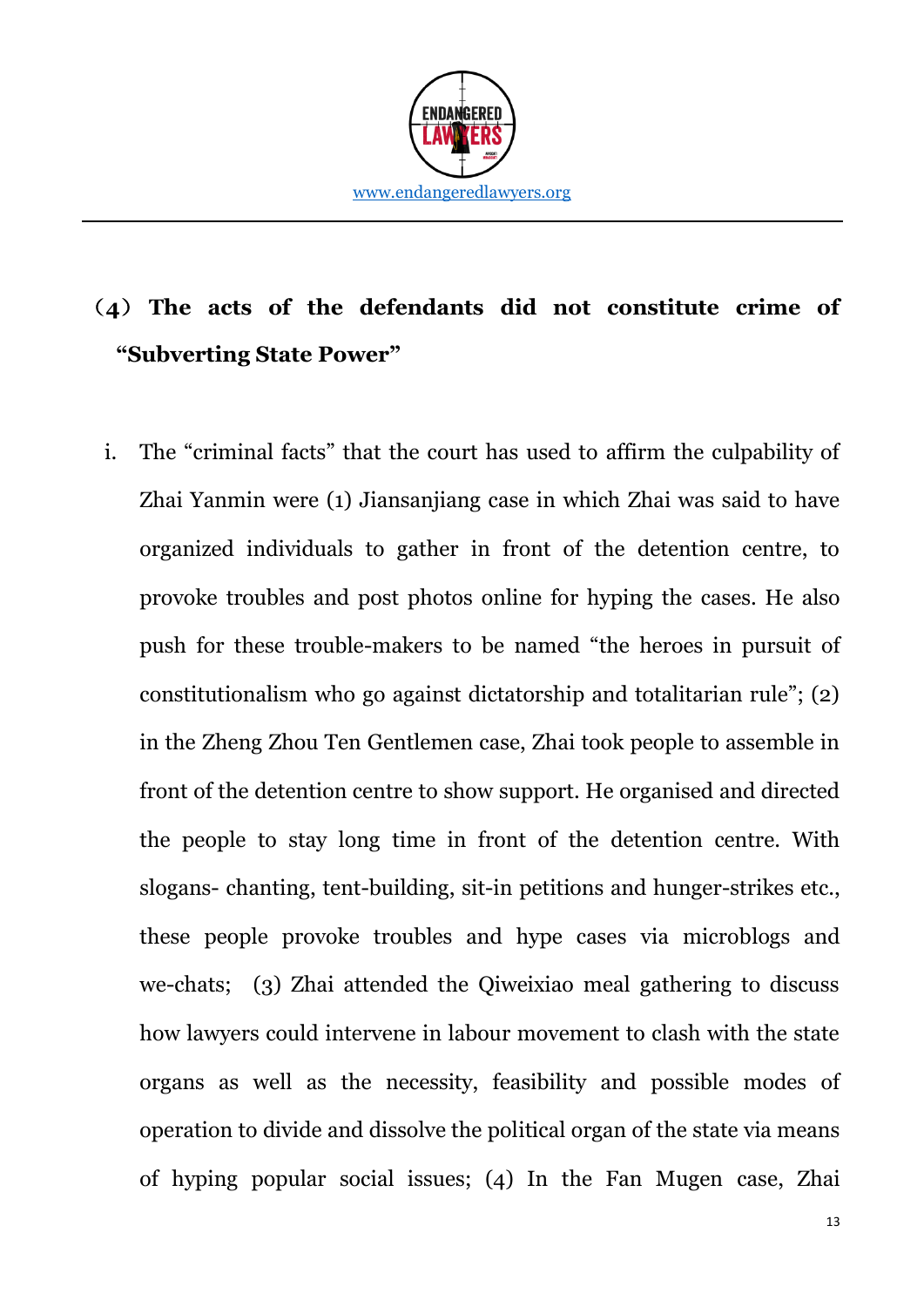

instructed others to go to Suzhou before the court trial opened and render their support there; (5) In the Qing'an case and under the authorization of Hu Shigen, Zhai instructed others to organise and go to assemble and provoke troubles in Qing'an.

- ii. The "criminal facts" that the court has used to affirm the culpability of Hu Shigen were (1) Hu instructed others to attend the  $9<sup>th</sup>$  study camp for ethnic young leaders; (2) attended the Qiweixiao meal gathering and expounded on the "Three Major Factors", "Five Major Plans"; (3) In the Qing'an case, Zhai Yanmin instructed others to go and support.
- iii. The "criminal facts" that the court has used to affirm the culpability of Zhou Shifeng were, (1) In the Dali case, he instructed others to go to Dali to hype a civil case relating to the Bai ethnic group. And they went to the court, Procuratorate and local government offices to put up posters and drove by the court building in cars with slogans. They also provoked troubles by posting messages on the internet; (2) Zhou attended the Qiweixiao meal gathering as above noted; (3) In the Baoding case, Zhou authorised others to send materials by posts and disseminate messages via microblog; (4) In the Qing'an case, he gave consent to his law firm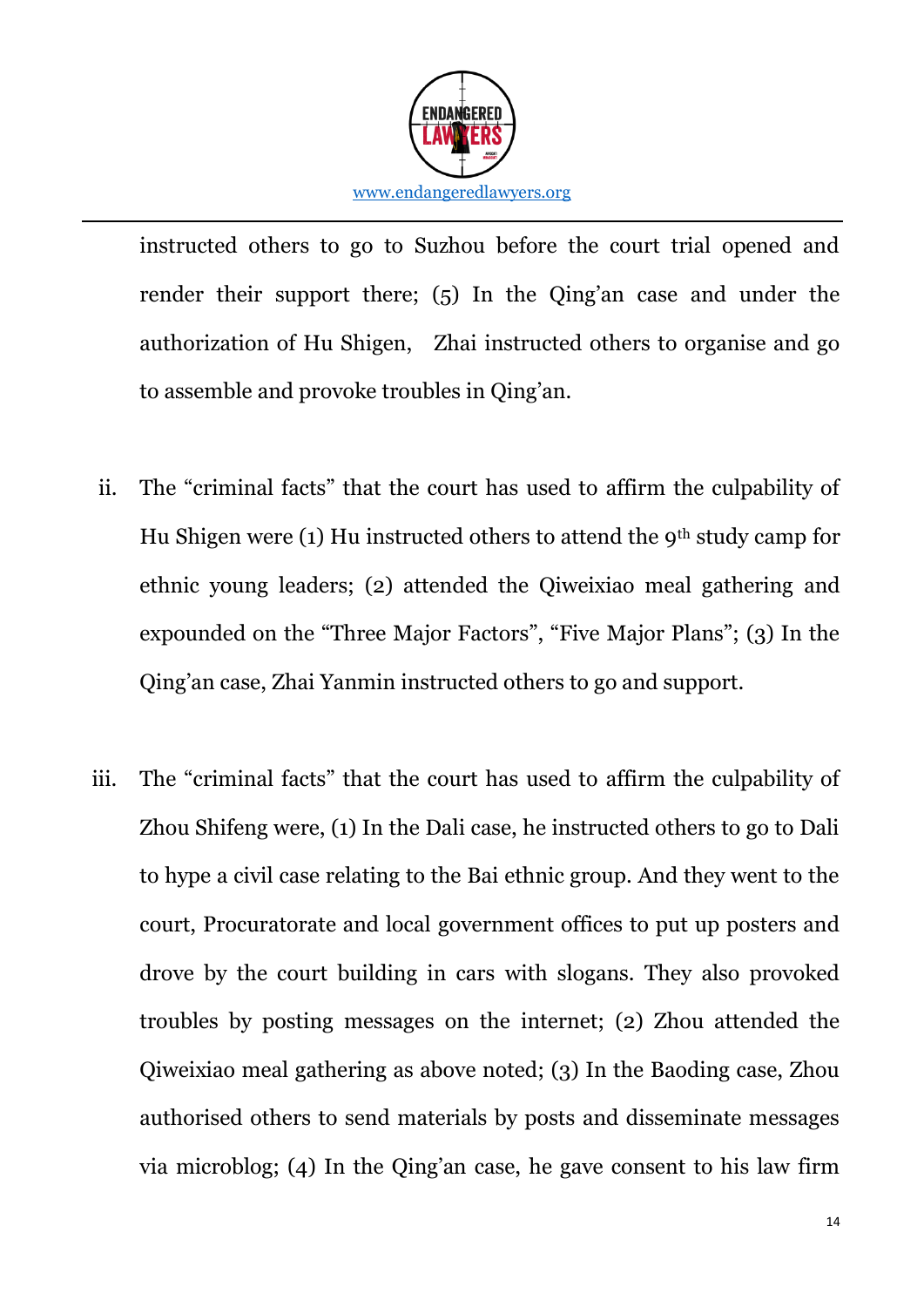

staff to go to Qing'an and issued supportive statement via the law firm's microblog; (5) For the Jiangxi High Court case, Zhou claimed that Wu Gan, one of his staff members, was framed by the state organ in an interview he gave to an "extra-territorial" media on the criminal detention of Wu.

iv. Overall speaking, the "criminal facts" of the 3 defendants include holding sit-in petition outside the state organs, posting online messages/ petitions or expressing them in private meal gathering, and also via means of chanting slogans, holding placards, banners, hunger-strikes, sit-ins, set up tents, posters, send microblogs, post materials, use performance arts…. All these however, should fall under the scope of citizens' right and freedom of expression. They do not satisfy the conditions constituting the crime of "subverting state power" as in article 105 of the PRC Criminal Law.

#### (**5**) **Heavy sentencing targeting lawyer**

Judging from the term of sentence, Zhou Shifeng is by far the most heavily punished practicing lawyer ever since the lawyer's system was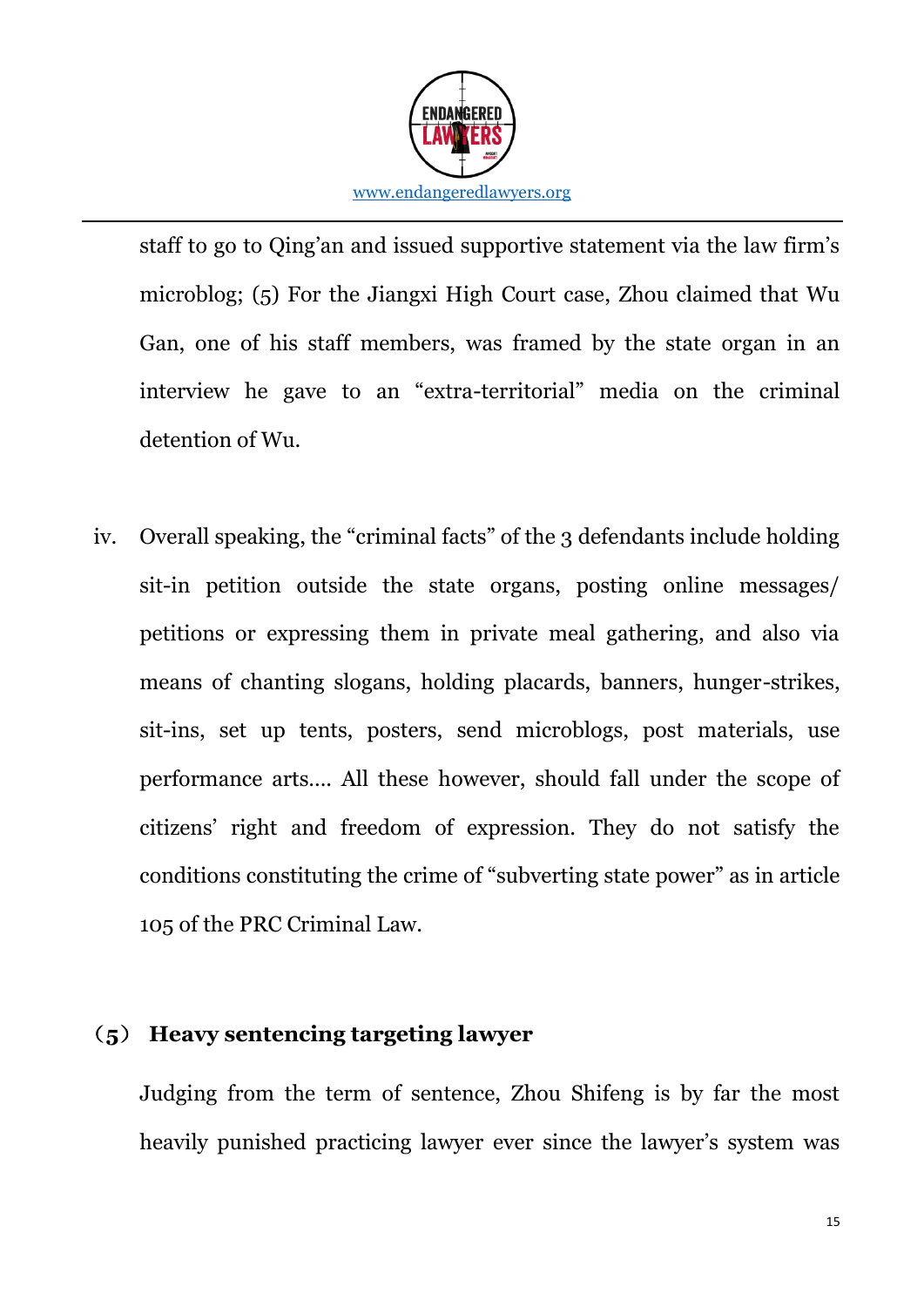

resumed in 1979, done under the pretext of endangering state security.

### **On Official Maneuvers outside the Court**

### (**1**) **Slander the family members and the diplomatic communities**

- i. On 2 August 2016, a wechat account bearing the name of Chang'zn sword issued an article to accuse that the Joint Statement by Family Members was fake<sup>5</sup> 6 and was written by lawyers in Hong Kong. Almost at the same time, there was a joint statement by the 709 family members to condemn the NGO to release statement in their names. The fact however was, the statement was genuinely drafted by the family members.
- ii. At 20h on 3 August 2016, the official microblog site of Central Party Youth League released a video clip, 7 which shows Li Wenzhu (wife of Wang Quanzhang), and Fan Lili (wife of Gou Hong Guo) holding placards outside the Tianjin Municipal Second People's Court

**.** 

<sup>5</sup> The account was unverified, but activists circle believes it to be owned by the Central Political and Law Commission. 6 2016-08-02 Chang'an Sword 长安剑:《天津庭审四个"没想到",让境外想"闹场"的人哭晕在厕所……》

https://mp.weixin.qq.com/s?\_\_biz=MzI0MjI0Nzc5Mg==&mid=2653855319&idx=1&sn=d5c7728226e2646201874ff1138f35fa

<sup>7</sup> http://m.weibo.cn/3937348351/4004483015259157?sourceType=sms&from=1061095010&wm=9006\_2001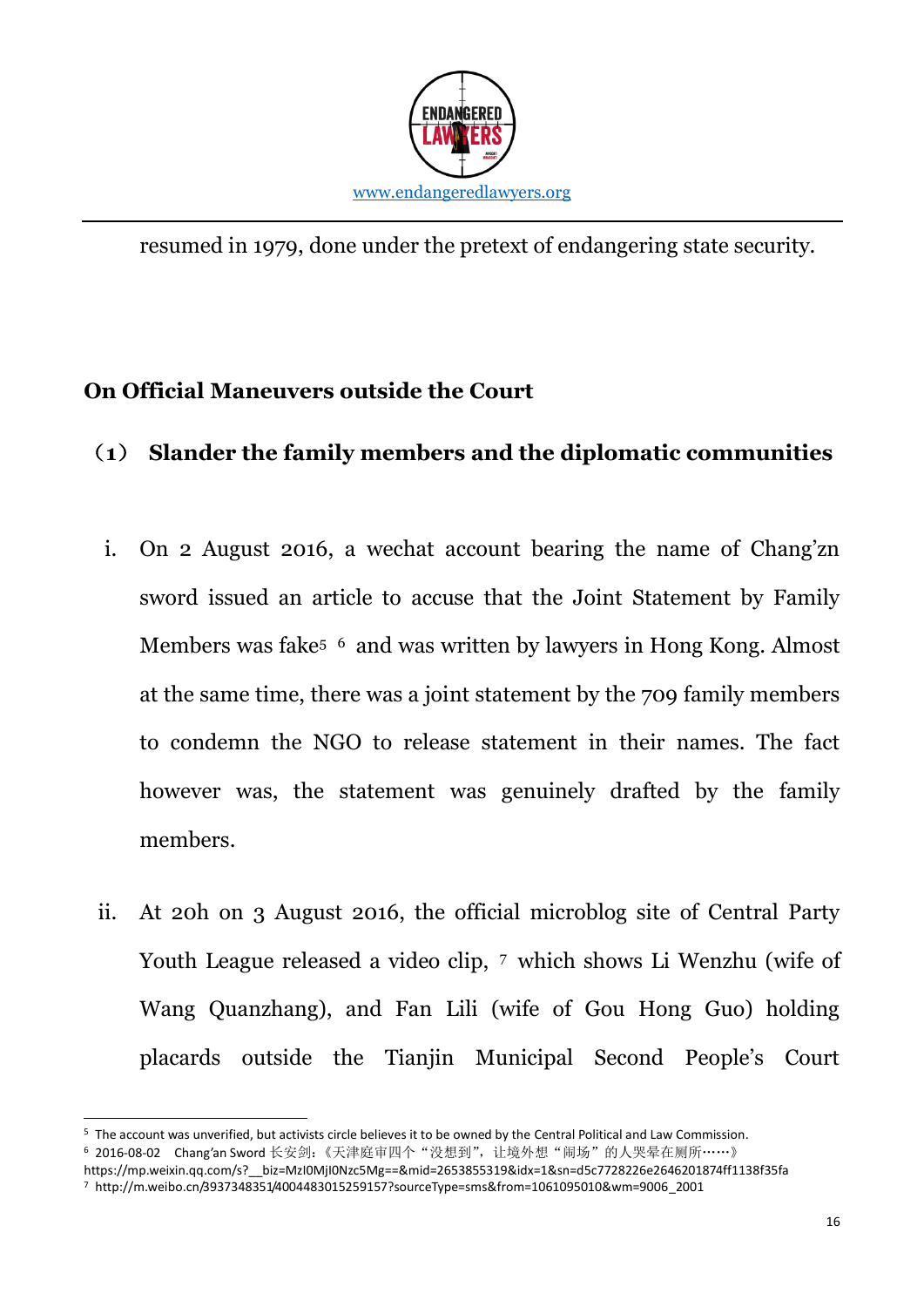

demanding the release of the Wang Qiaoling (wife of Li Heping) and Liu Ermin (wife of Zhai Yanmin), both unlawfully detained by the police. Li and Fan protested with the company of diplomats from 8 countries (Belgium, Finland, UK, US, Canada, Germany, EU and France).

However the video was dubbed with provocative narratives stating that the family members and the diplomats were self-directing a farce, and that Fan had pretended to fall. The whole episode was part of a setup aiming at hyping the case and creating trouble. The video was then uploaded to Youtube and further posted on other website. In the Phoenix Net, for instance, hit rate for the video has attained 170,000 hit by 17h on 4 August 2016.

#### (**2**) **Slander the rights (Sike) lawyers**

On 2 August 2016, the official microblog of People's Daily issued an animation about the human rights (Sike) lawyers. <sup>8</sup> It told in an ironic tone how rights lawyers were rumors- and trouble-makers.

The animation summarized 10 code of practice of the Sike lawyers, (1) no matter what the cases are, they have to incline to disadvantaged social

<sup>-</sup><sup>8</sup> http://bit.ly/2aR9yLt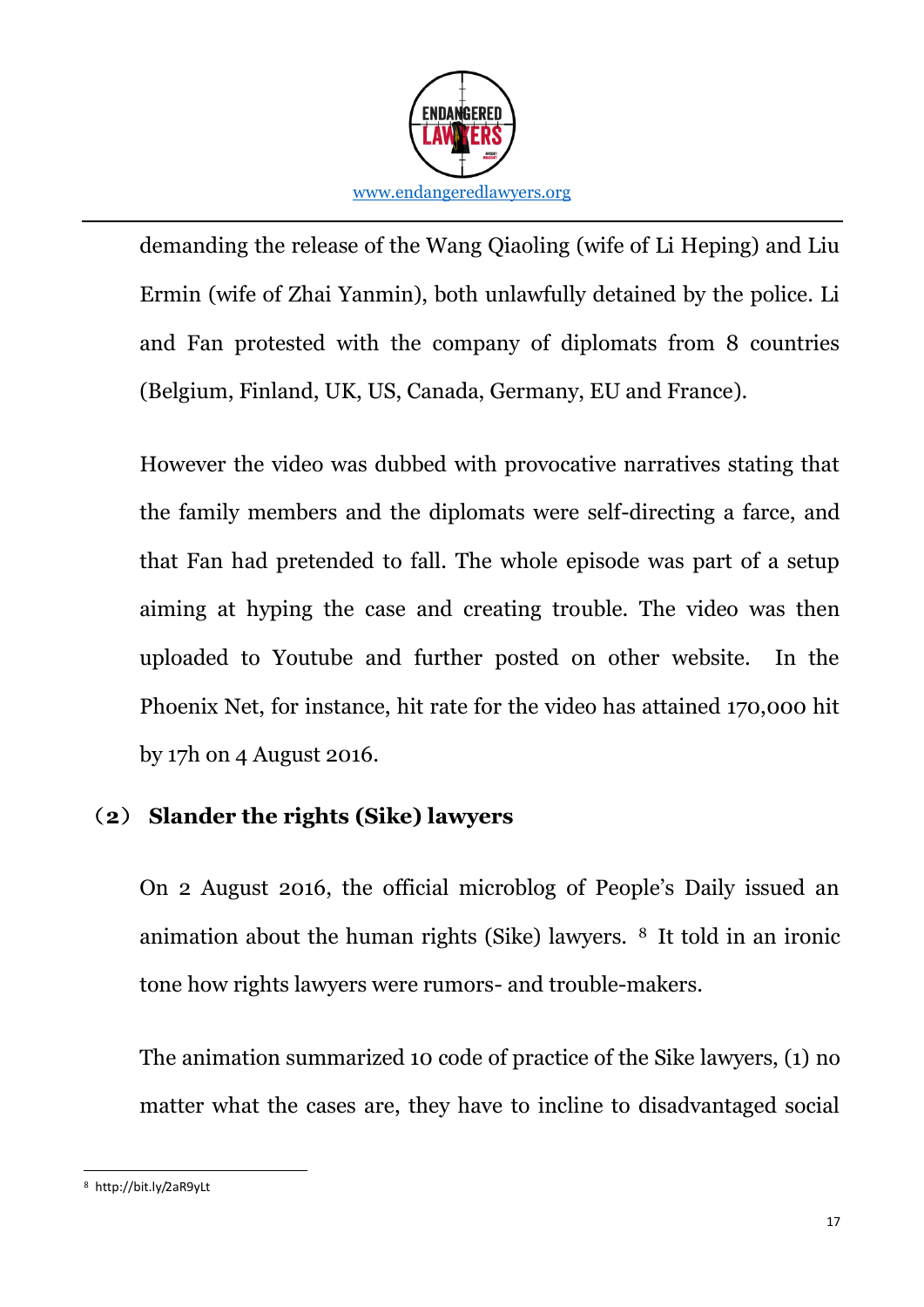

sectors, and in between the individual and the government, the government is always the wrong one. Truth is not important, the significance is everything should be related to the system; (2) if one can choose a case, always choose cases related to demolition, town/ urban management personnel (*chengguan*) and or the operational department of the government; (3) should immediately hype a case once it is taken up. This can be done via microblog and have to create public opinion; (4) whenever one goes to meet the client, one should pretend to be victims having been blocked by the police, stress on the difficulties encountered in the process. Need to claim that one's life is in imminent danger; (5) after meeting a client, one should immediately publicise news about torture, no matter how vague or exaggerating that might be; (6) when one's case reaches the Procuratorate, one should highlight the lack of access to file. Best way is to stand outside the Procuratorate's office holding placards and banners; (7) once entering the stage of trial, tell stories about how the court tried to mislead the defendants and the lawyers; (8) when trials open, should go directly to request for the collegial panel to withdraw/ sidestep, try best to deny all evidence, say whatever one wants and if one is interrupted by the judge, then accuse the judge as depriving the lawyers' right to defend; (9) deliberately break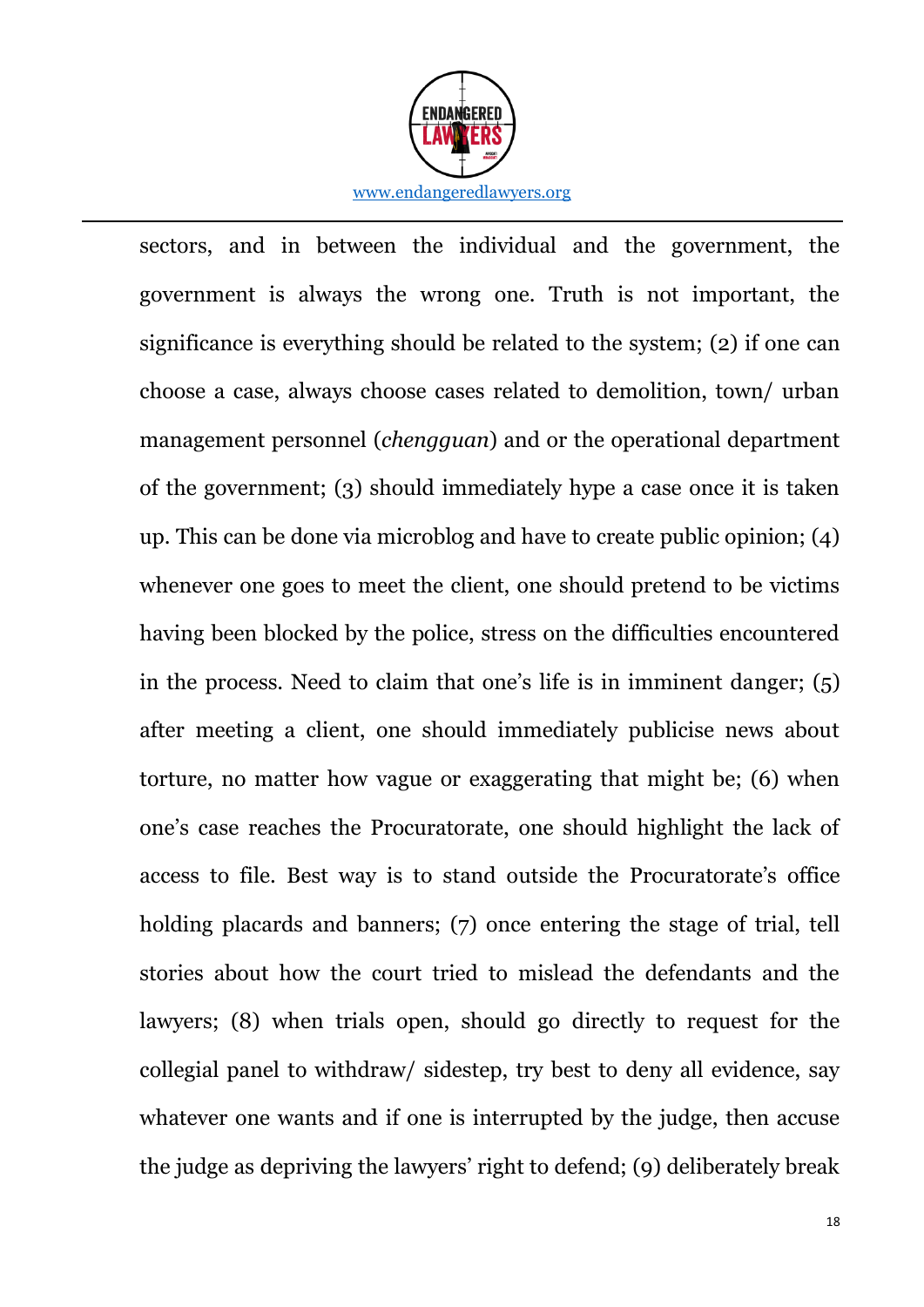

the rules by recording and sending microblogs; (10) when the verdict is out, criticize the public security, the Procuratorate and the court as a gang and that the problem lies with the institution.

### (**3**) **Attack international human rights organisations using the defendants**

Wang Yu, one of the arrested persons in the 709 crackdown, is awarded with two human rights awards in 2016: the Ludovic Trarieux International Human Rights Prize and the American Bar Association International Human Rights Award. At 15:00 on 1st August, 2016, the Hong Kong media ON.CC published an interview video tape of Wang with the headings "Arrested female lawyer accuses foreign countries for messing up China by sensationalizing human rights cases". In the video, Wang accuses international human rights organizations using the languages of Chinese government officials. She blamed the organization which tried to help her son Bao Zhuoxuan (Aka Bao Mengmeng) leave the country after she and her husband Bao Longjun were being detained. Wang claimed that someone tries to use her son as hostage to defame China. Regarding the two human rights awards or any potential awards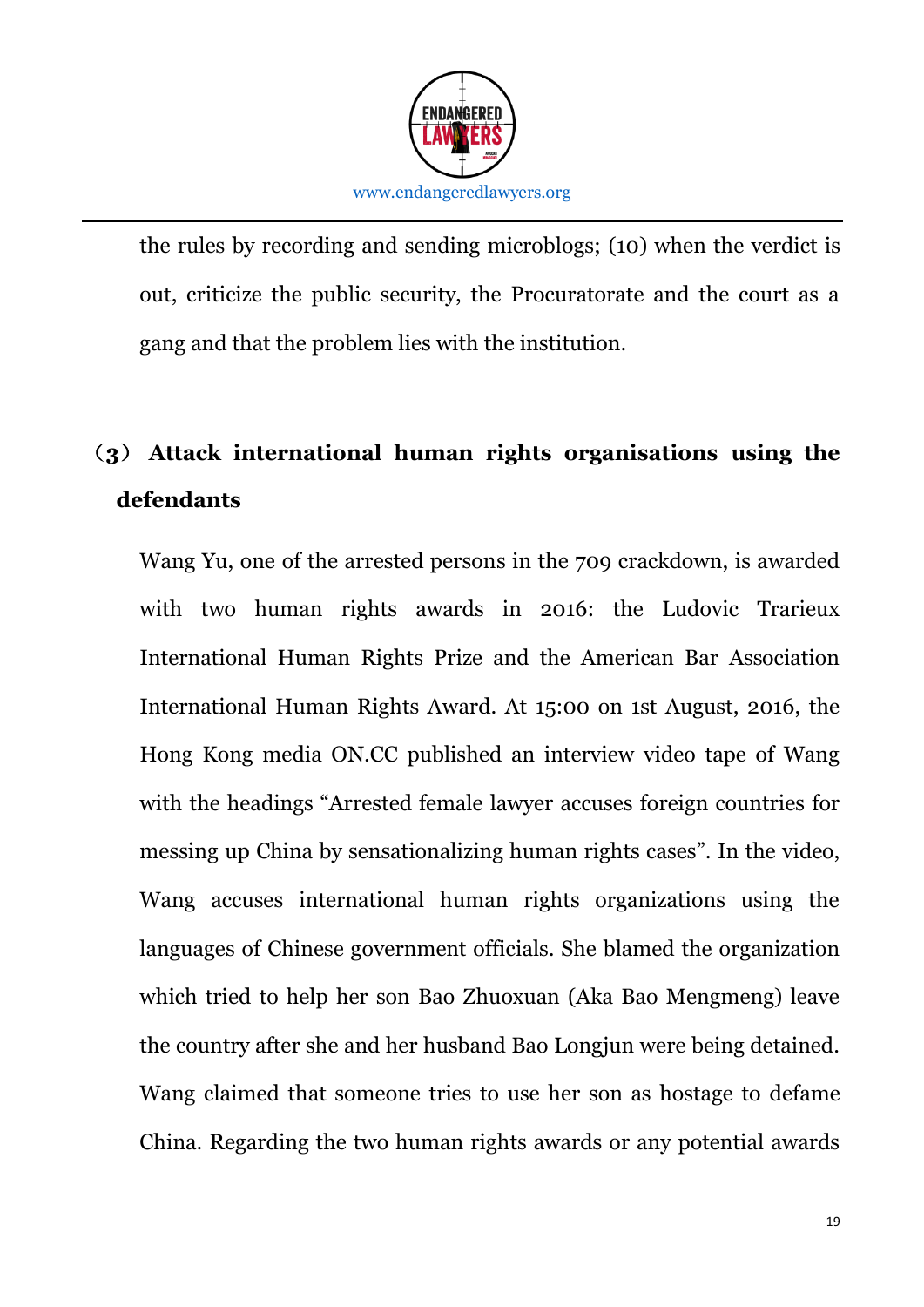

awarding to her, she gave a response of 'Not acknowledging, not approving and not accepting' and would not send anyone to receive on behalf of her. She continued that "No matter what awards the foreign organizations are trying to give to me, I believe their purpose is to defame China using me."

## (**4**) **Surveillance and intimidation of family members and self-appointed lawyers**

- i. At 20:00 on 31st July, 2016, Wang Qiaoling, wife of lawyer Li Heping, was put under illegal restriction of personal freedom at Tianjin Dawazhuang police station and Beijing Yizhuang Boxing Road police station consecutively for a total of 28 hours. Since then, Wang has been placed under house arrest with close monitoring by the police.
- ii. At 17:00 1st August, 2016, Li Wenzu, wife of lawyer Wang Quanzhang, was being summoned by over 10 police officers and not allowed to leave until 00:00 at night. Since then Li has been placed under house arrest with close monitoring by the police.
- iii. Since 1st August, 2016, Beijing lawyer Yu Wenseng, Liang Xiaojun, Guangdong lawyer Wu Kuiming, Chen Jinxue, Ge Yongxi were being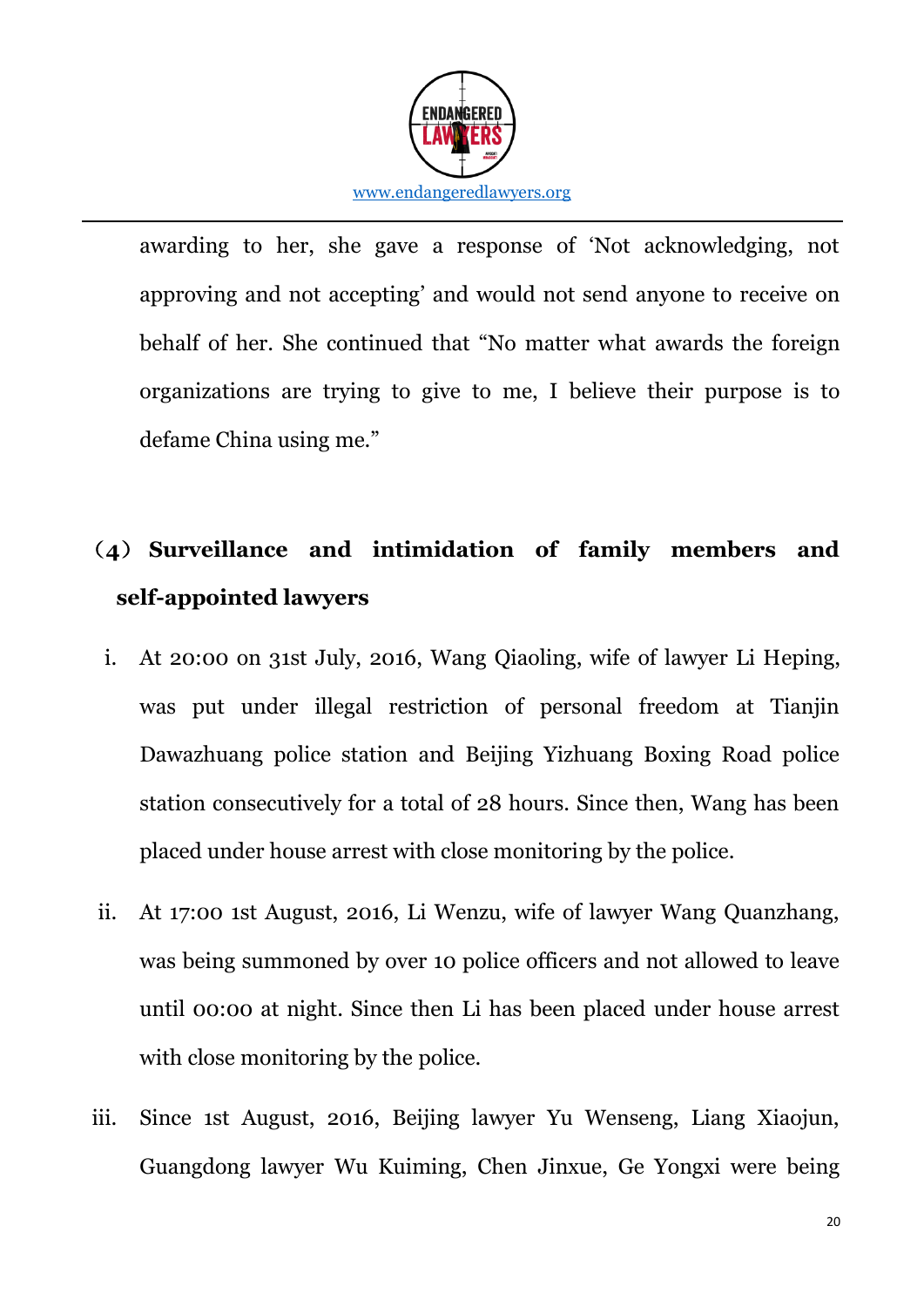

summoned by the police and warned not to support the trial of 709 cases in Tianjin. Henan lawyer Meng Meng was requested to delete his posts about Zhou Shifeng case on Wechat.

### (**5**) **Manipulative usage of media outside China mainland**

Instead of utilizing official media platforms such as CCTV and People's Daily before, the authorities this time chose "foreign media" like South China Morning Post, Sing Tao Daily, Oriental Daily, Phoenix TV, and the Taiwanese Want Daily.

They arranged case interviews for the litigants to act in concert with their plea. 9The authorities also make good use of social media like Wechat and Weibo and disseminate trial information through words, videos and animations. This compensates the disadvantage that the official media platforms lack credibility and shows their all-round monitoring in different media platforms.

<sup>-</sup>9 At 15h on 1 August 2016, HK media on.cc released an exclusive interview with Wang Yu who was said to be in a restaurant in Tianjin. The coverage was entitled "Arrested female lawyer criticised foreign countries of hyping weiquan cases with an intention to mess up China". Wang commented that foreign organisations provide financial resources to intervene into the right defence cases in order to mess up the country. They also wanted to smuggle her 16-year old son to the US in order to keep him as hostage for attacking China. Wang said she would not admit or recognise or accept the human rights award given to her by the alliance of the European lawyers.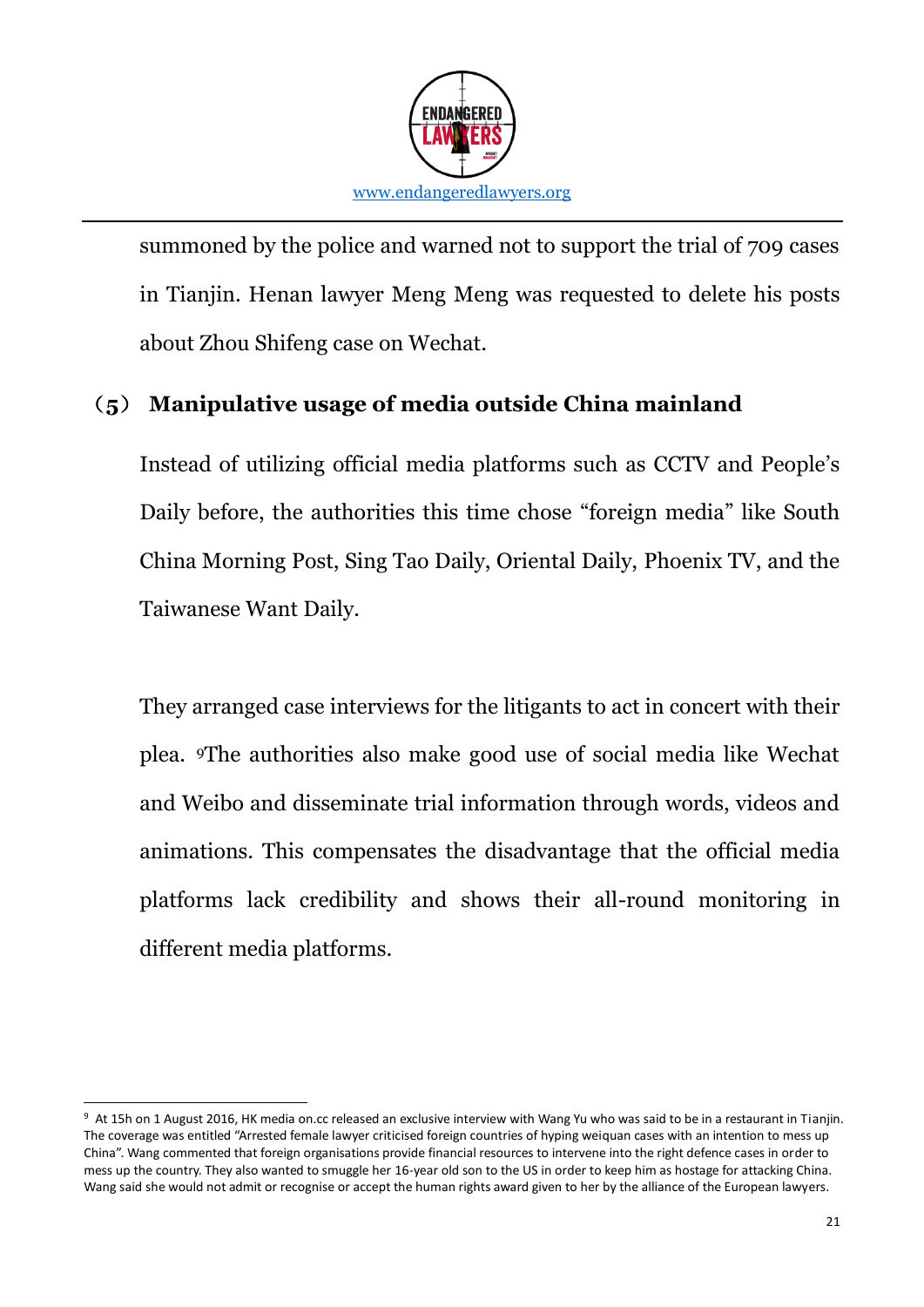

## (**6**) **Set up specific microblog page to "Caution against Colour Revolution" 5**

Since the first day of trail on 1st August,2016, Sina Weibo publish a page of "Alerting colour revolution", the introduction reads like this, "Don't ask about what is colour revolution, Iraq, Libya, Syria, Ukraine, these names are not unfamiliar. Look at the dead bodies on the beaches: Who wants China to be like that!? Stepping over our bodies first!" At the same time, all the posts the page forwards are related to the trials of Zai Yanmin, Hu Shigen, Zhou Shifeng. Up to 17:00 4th August, 2016, the posts have reached 420 millions of people and raised 169 thousands of posts discussing about them.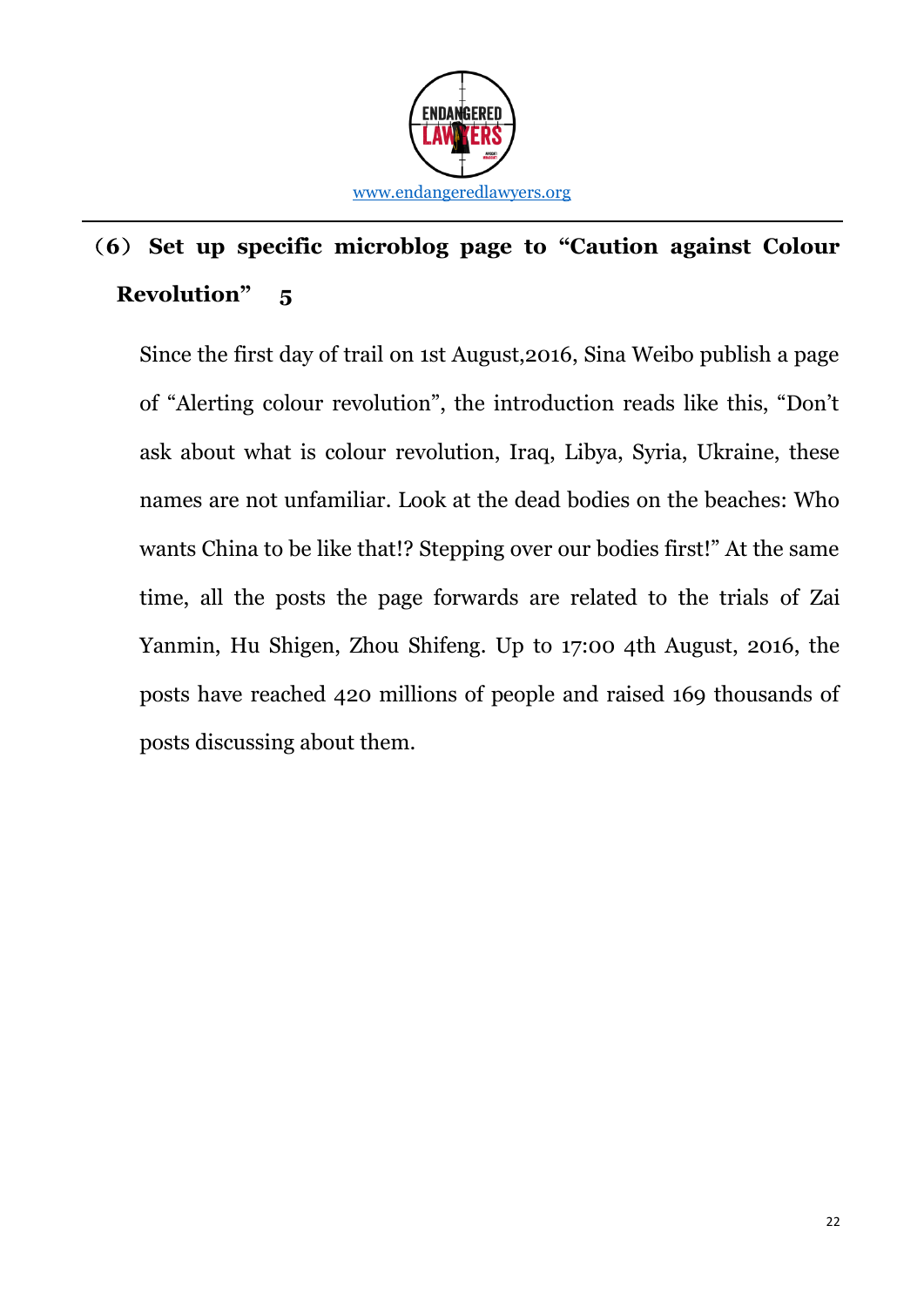

### **Reference for Legal Provisions**

**Rights At Pretrial Stage**

### **Constitution of the People's Republic of China**

**Article 33** The state respects and protects human rights.

**Article 37** Freedom of the person of citizens of the People's Republic of China is inviolable.

No citizen may be arrested except with the approval or by decision of a people's procuratorate or by decision of a people's court, and arrests must be made by a public security organ.

Unlawful detention or deprivation or restriction of citizens freedom of the person by other means is prohibited, and unlawful search of the person of citizens is prohibited.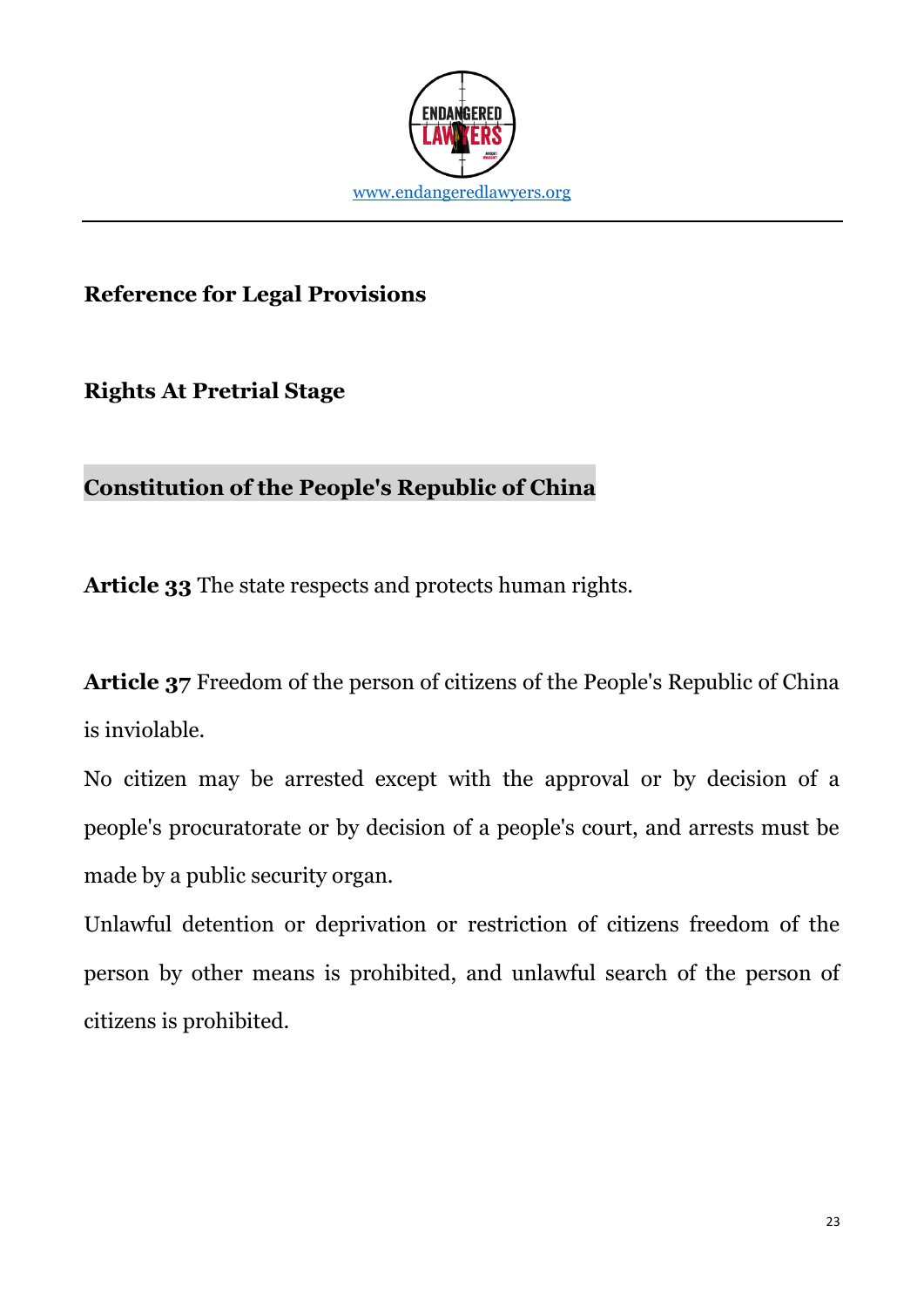

### **Criminal Procedure Law of the People's Republic of China**

**Article 37** A defense lawyer may meet and communicate with a criminal suspect or defendant in custody. As permitted by the people's court or people's procuratorate, a defender other than a defense lawyer may also meet and communicate with a criminal suspect or defendant in custody. When a defense lawyer files a request for a meeting with a criminal suspect or defendant in custody on the basis of the lawyer's practicing license, a certificate issued by the law firm, and a power of attorney or an official legal aid document, a jail shall arrange a meeting in a timely manner, no later than 48 hours after the request is filed.Where a defense lawyer files a request during the period of criminal investigation for a meeting with a criminal suspect in custody who is suspected of compromising national security, terrorist activities, or extraordinarily significant bribery, the meeting shall be subject to the permission of the criminal investigation authority. In such a case, the criminal investigation authority shall issue a prior notice to the jail.At a meeting with a criminal suspect or defendant in custody, a defense lawyer may learn relevant case information and provide legal advice and other services, and from the day when the case is transferred for examination and prosecution, may verify relevant evidence with the criminal suspect or defendant. A meeting between a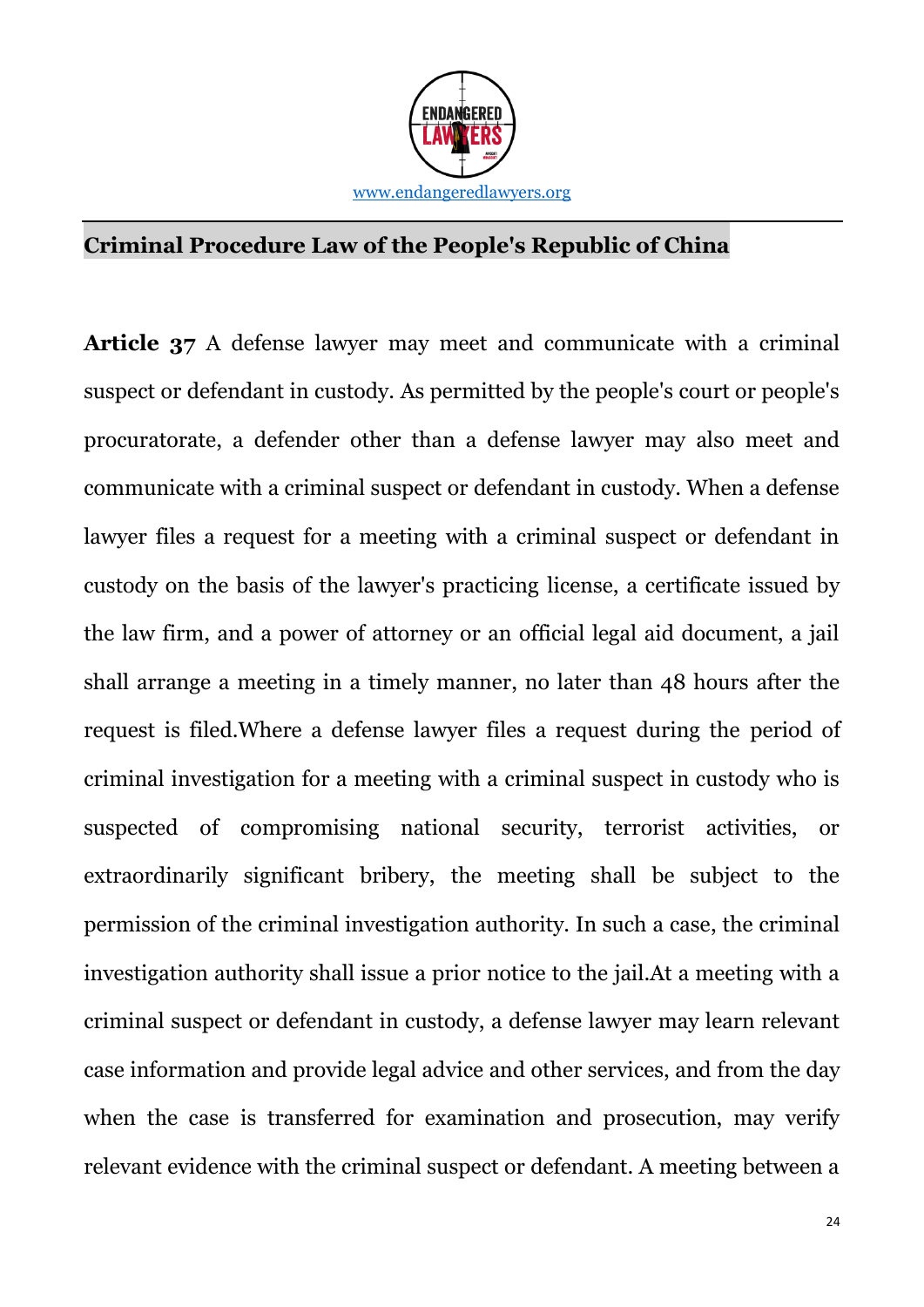

defense lawyer and a criminal suspect or defendant shall not be monitored.Where a defense lawyer meets or communicates with a criminal suspect or defendant under residential confinement, paragraphs 1, 3 and 4 hereof shall apply.

**Article 38** A defense lawyer may, from the day when the people's procuratorate examines a case for prosecution, consult, extract, and duplicate case materials. As permitted by the people's court or people's procuratorate, a defender other than a defense lawyer may also consult, extract, and duplicate such materials.

# **Provisions of the Supreme People's Court, the Supreme People's Procuratorate, the Ministry of Public Security and Other Departments on Legally Protecting Lawyers' Practicing Rights**

**Article 8** Where a criminal suspect or defendant in custody requests the termination of authorization, the case handling authority shall require the criminal suspect or defendant to issue written documents, and transfer them to the authorized lawyer or law firm within three days. The defense lawyer may request meeting the criminal suspect or defendant in custody and confirm the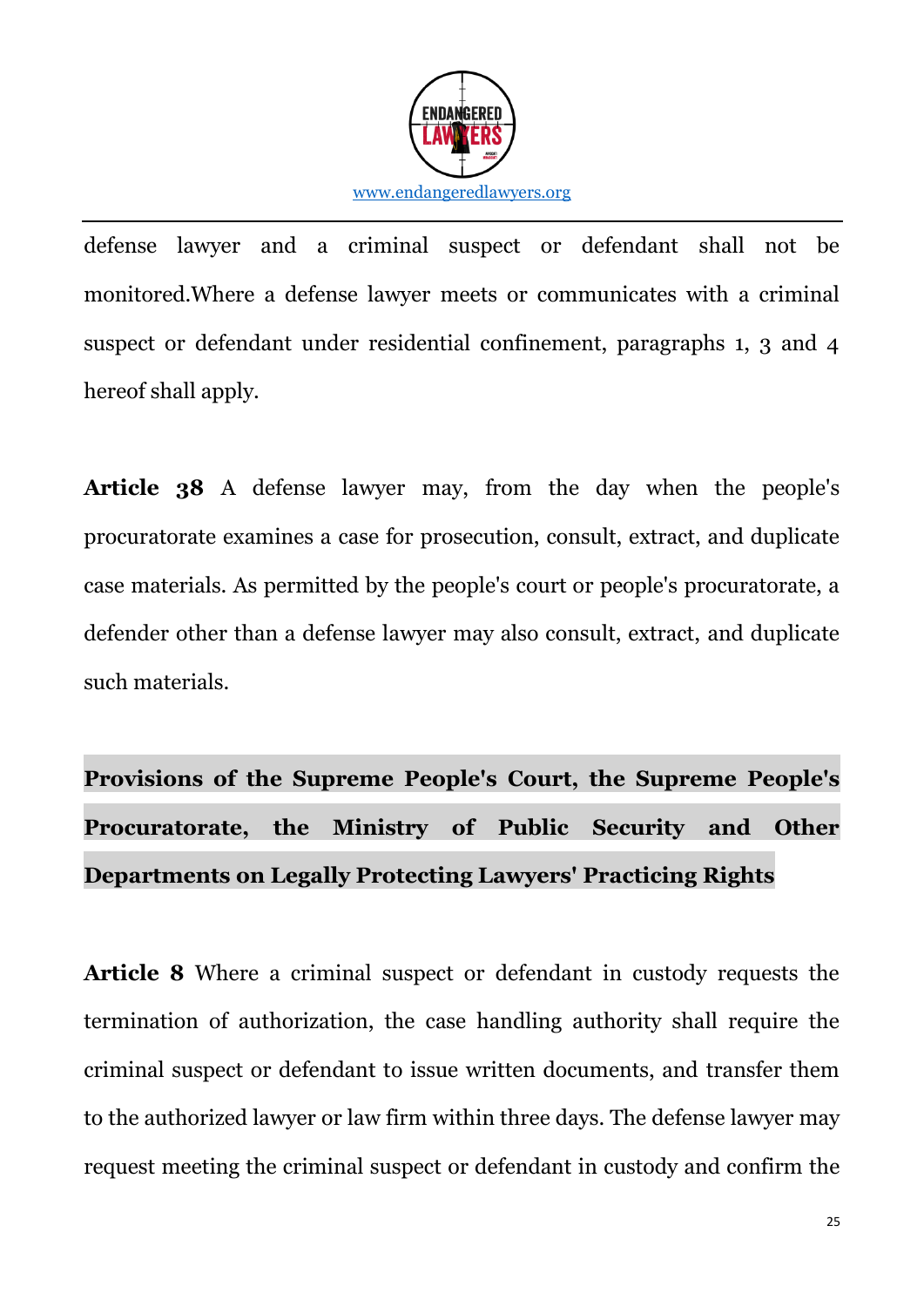

termination of authorization with the criminal suspect or defendant on the spot, and the jail shall arrange the meeting; and if the criminal suspect or defendant refuses the meeting in writing, the jail shall transfer the relevant written materials to the defense lawyer and shall not arrange the meeting.

### **International Covenant on Civil and Political Rights**

**Article 7** No one shall be subjected to torture or to cruel, inhuman or degrading treatment or punishment. In particular, no one shall be subjected without his free consent to medical or scientific experimentation.

### **Article 9**

1. Everyone has the right to liberty and security of person. No one shall be subjected to arbitrary arrest or detention. No one shall be deprived of his liberty except on such grounds and in accordance with such procedure as are established by law.

2. Anyone who is arrested shall be informed, at the time of arrest, of the reasons for his arrest and shall be promptly informed of any charges against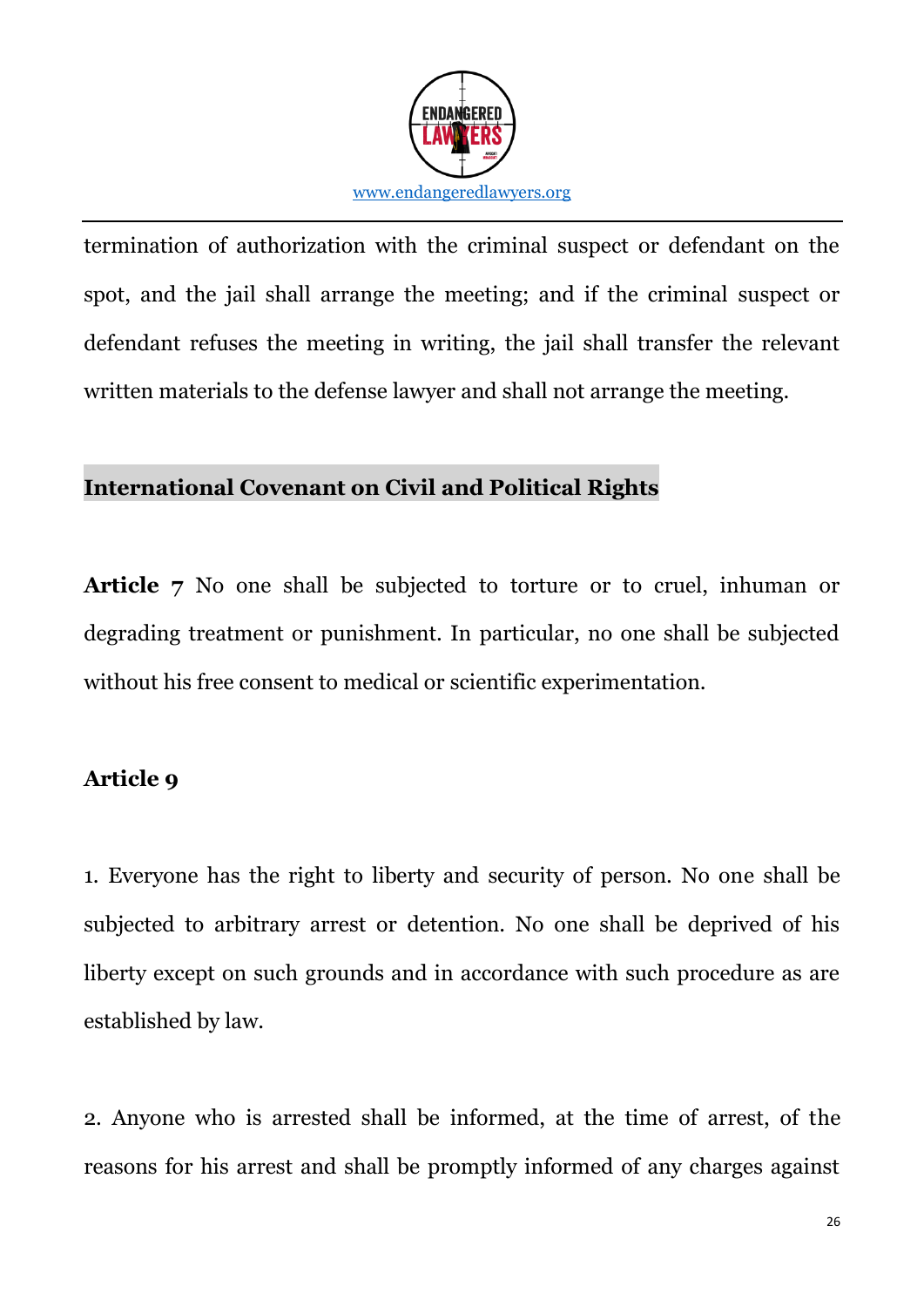

him.

3. Anyone arrested or detained on a criminal charge shall be brought promptly before a judge or other officer authorized by law to exercise judicial power and shall be entitled to trial within a reasonable time or to release. It shall not be the general rule that persons awaiting trial shall be detained in custody, but release may be subject to guarantees to appear for trial, at any other stage of the judicial proceedings, and, should occasion arise, for execution of the judgement.

4. Anyone who is deprived of his liberty by arrest or detention shall be entitled to take proceedings before a court, in order that that court may decide without delay on the lawfulness of his detention and order his release if the detention is not lawful.

5. Anyone who has been the victim of unlawful arrest or detention shall have an enforceable right to compensation.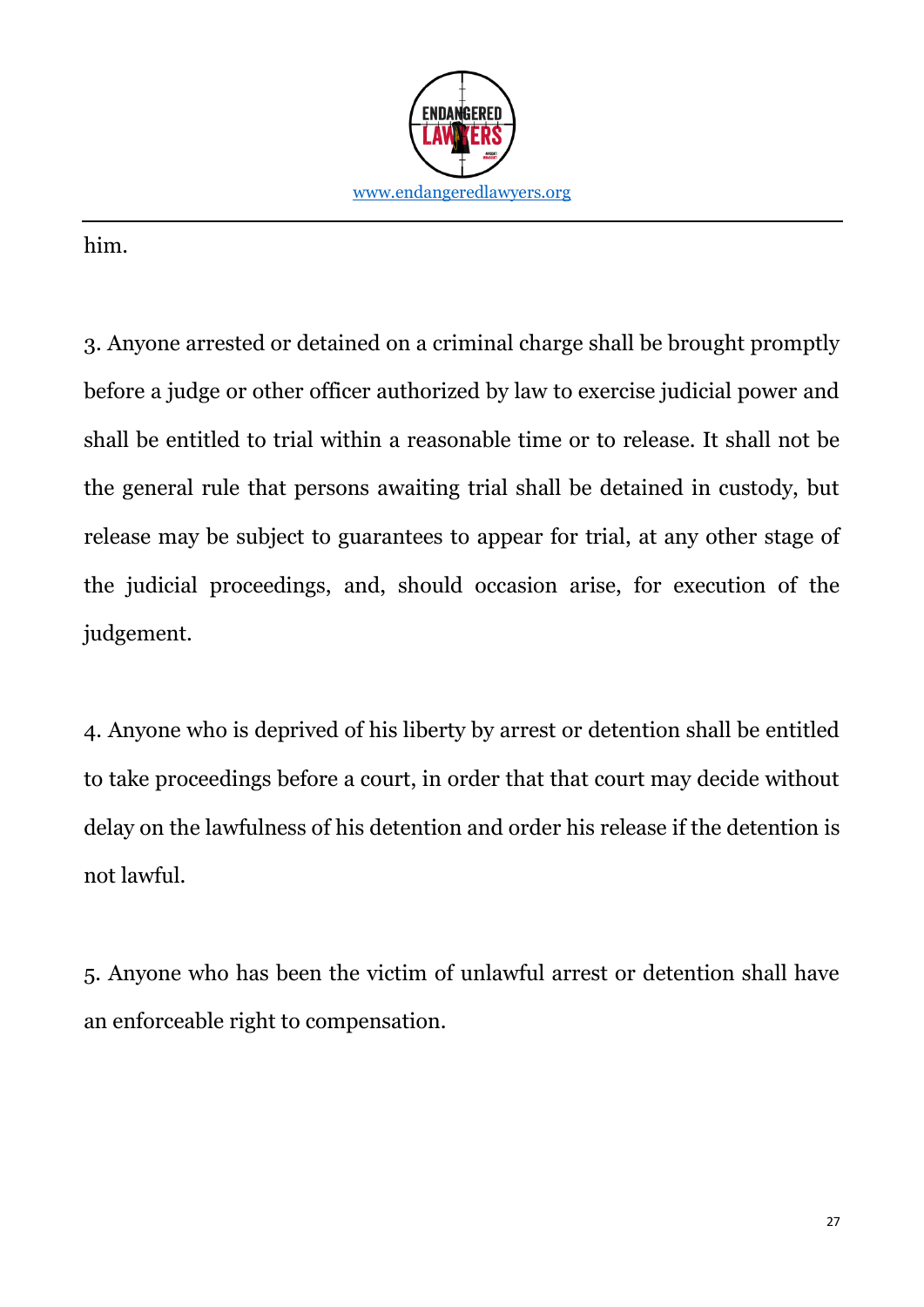

#### **Rights to Fair Trial**

#### **Constitution of the People's Republic of China**

**Article 33** The state respects and protects human rights.

### **Criminal Procedure Law of the People's Republic of China**

**Article 11** People's courts shall hear cases in open court, except as otherwise provided for by this Law. A defendant shall have the right to defense, and a people's court shall have the duty to ensure that a defendant acquires defense.

**Article 53** In deciding each case, a people's court shall focus on evidence, investigation, and research, and credence shall not be readily provided for confessions. A defendant shall not be convicted and sentenced to a criminal punishment merely based on the defendant's confession without other evidence; a defendant may be convicted and sentenced to a criminal punishment based on hard and sufficient evidence even without his or her confession. Evidence is hard and sufficient when the following conditions are met: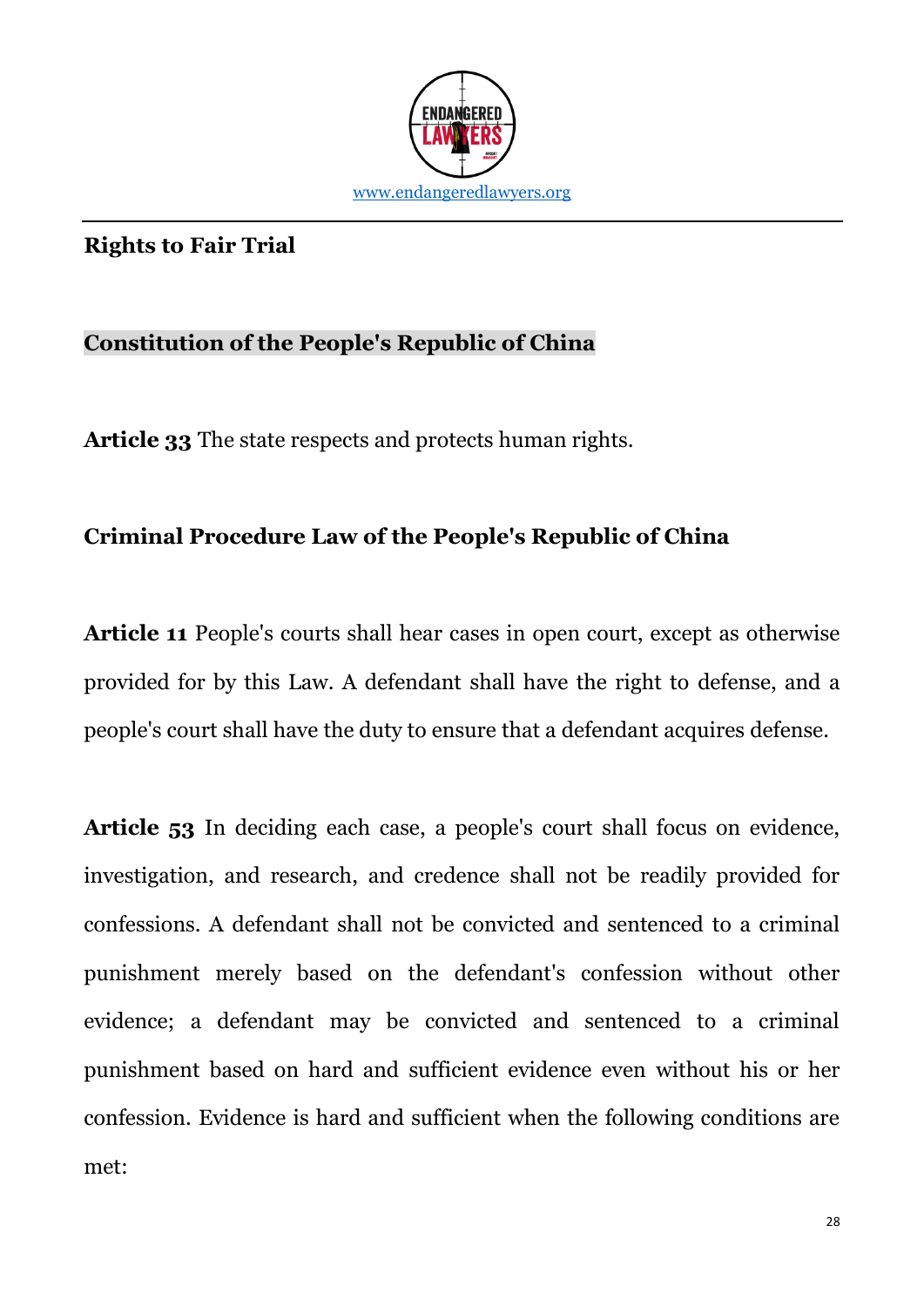

(1) All facts for conviction and sentencing are supported by evidence;

(2) All evidence used to decide a case has been verified under legal procedures; and

(3) All facts found are beyond reasonable doubt based on all evidence of the case.

**Article 54** A confession of a criminal suspect or defendant extorted by torture or obtained by other illegal means and a witness or victim statement obtained by violence, threat, or other illegal means shall be excluded. If any physical or documentary evidence is not gathered under the statutory procedure, which may seriously affect justice, correction or justification shall be provided; otherwise, such evidence shall be excluded.If it is discovered during the criminal investigation, examination and prosecution, or trial of a case that any evidence shall be excluded, such evidence shall be excluded and not be used as a basis for a prosecution proposal, a prosecution decision, and a sentence.

**Article 182** After deciding to hold a court session to hear a case, a people's court shall determine the members of the collegial panel and serve a copy of the indictment of the people's procuratorate upon the defendant and the defender thereof no later than ten days before the court session is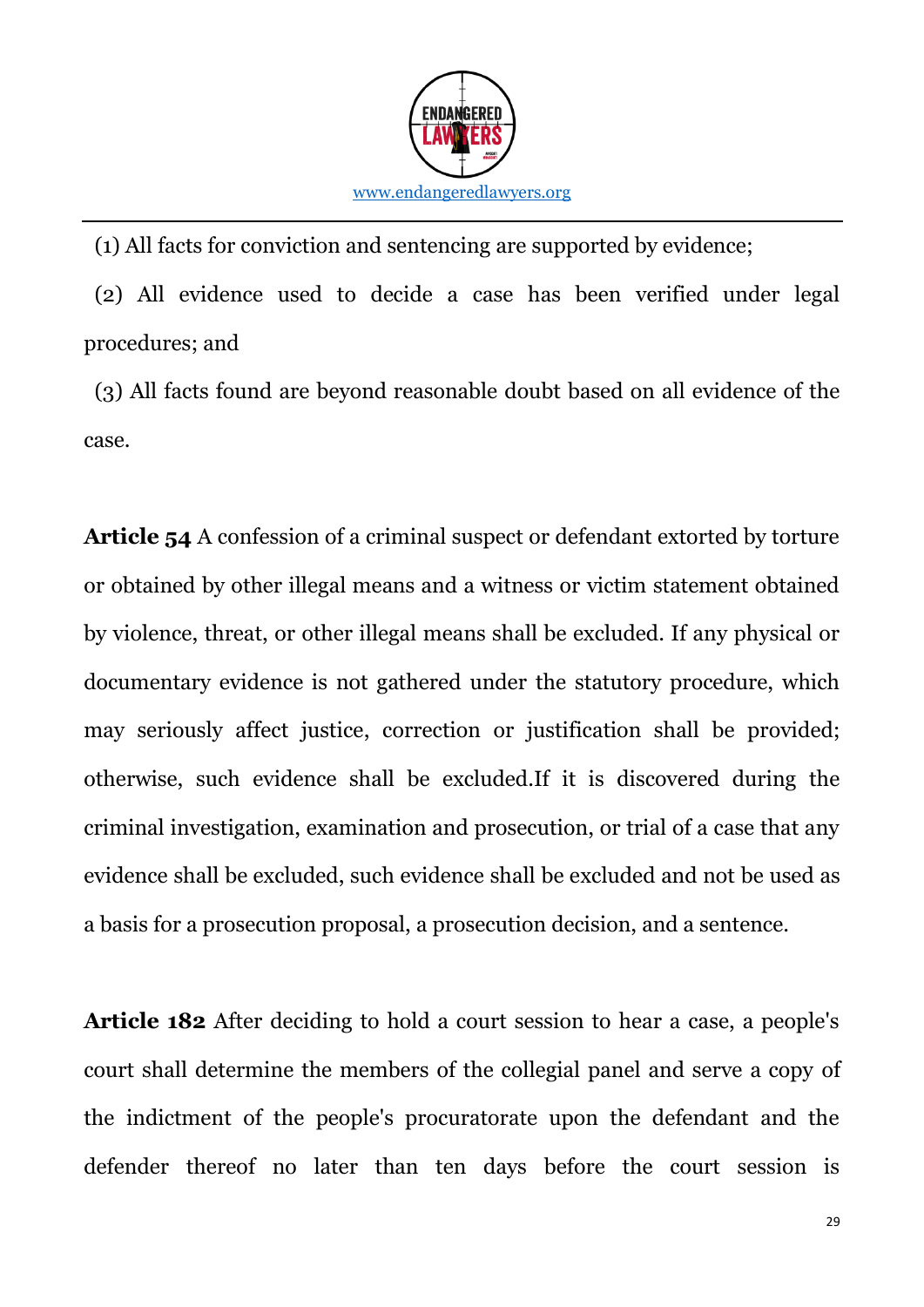

opened.Before a court session is opened, the judges may call together the public prosecutor, parties, defenders, and litigation representatives to gather information and hear opinions on trial-related issues, such as disqualification, a list of witnesses to testify in court, and exclusion of illegally obtained evidence.After determining the opening date of a court session, a people's court shall notify the people's procuratorate of the opening time and place of the court session, summon the parties, notify the defenders, litigation representatives, witnesses, identification or evaluation experts, and interpreters, and serve the summons and notices no later than three days before the court session is opened. If a case is to be heard openly, the cause of action, the name of the defendant, and the opening time and place of the court session shall be announced no later than three days before the court session is opened.The above proceedings shall be recorded in the transcripts, which shall be signed by the judges and court clerk.

**Article 183** A people's court of first instance shall hear cases openly. However, a case involving any state secret or personal privacy shall not be heard in open court; and a case involving any trade secret may be heard in camera if a party files such a request.The reasons for hearing a case in camera shall be announced in court.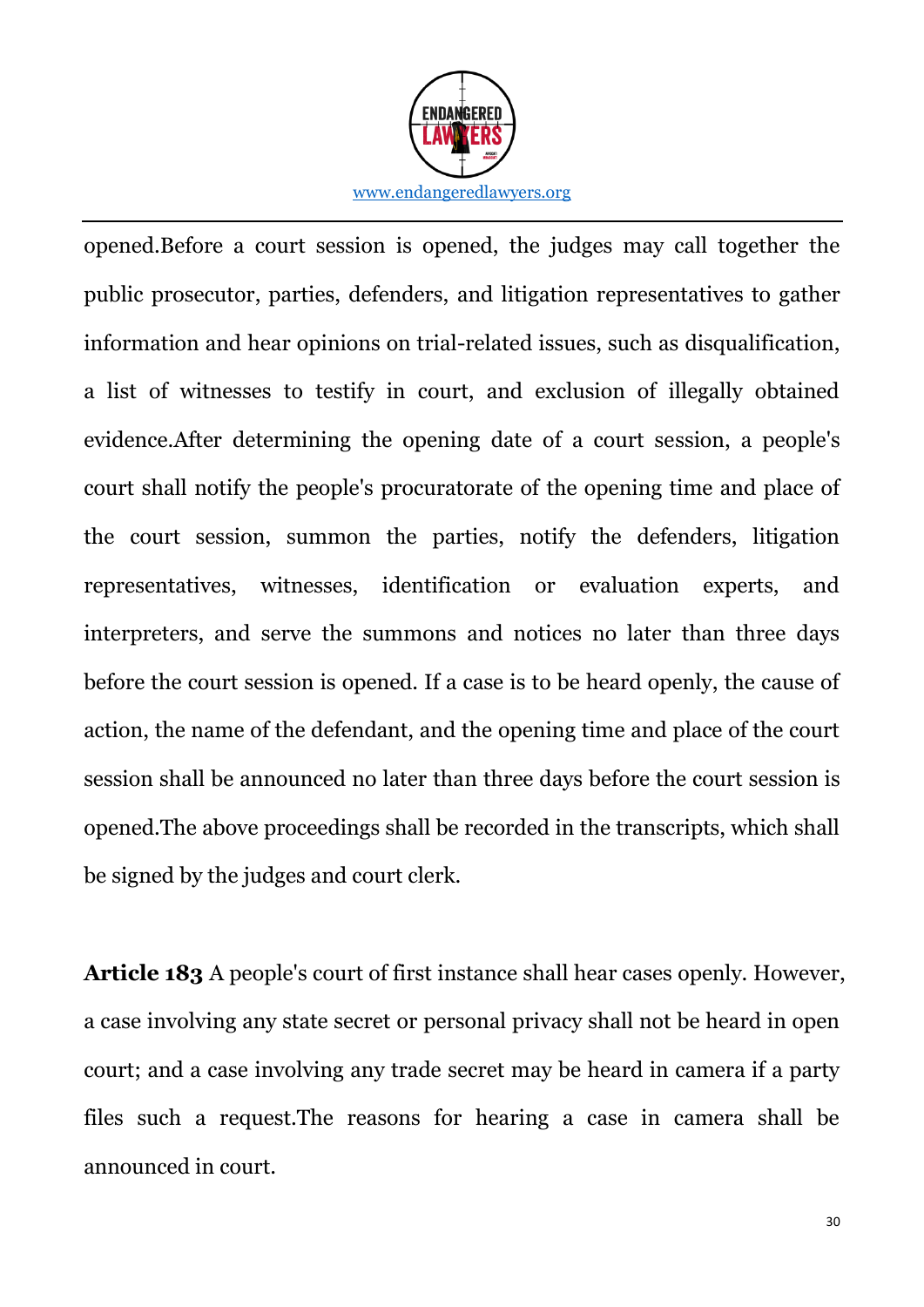

**Article 195** After a defendant makes his or closing statement, the presiding judge shall announce an adjournment, and the collegial panel shall conduct deliberation and, based on the established facts and evidence and according to relevant legal provisions, render a sentence as follows:

(1) if the facts of a case are clear, evidence is hard and sufficient, and the defendant is found guilty in accordance with law, the collegial panel shall render a guilty sentence;

(2) if the defendant is found innocent in accordance with law, the collegial panel shall render an acquittal sentence; or

(3) if the defendant cannot be found guilty for insufficient evidence, the collegial panel shall render an acquittal sentence stating that the charges are denied for insufficient evidence.

#### **Court Rules of the People's Courts of the People's Republic of China**

**Article 8** The people's court shall, through the official website, electronic display screens, and bulletins, disclose such information on the serial number and specific location of each courtroom as well as the quantity of seats in the public gallery.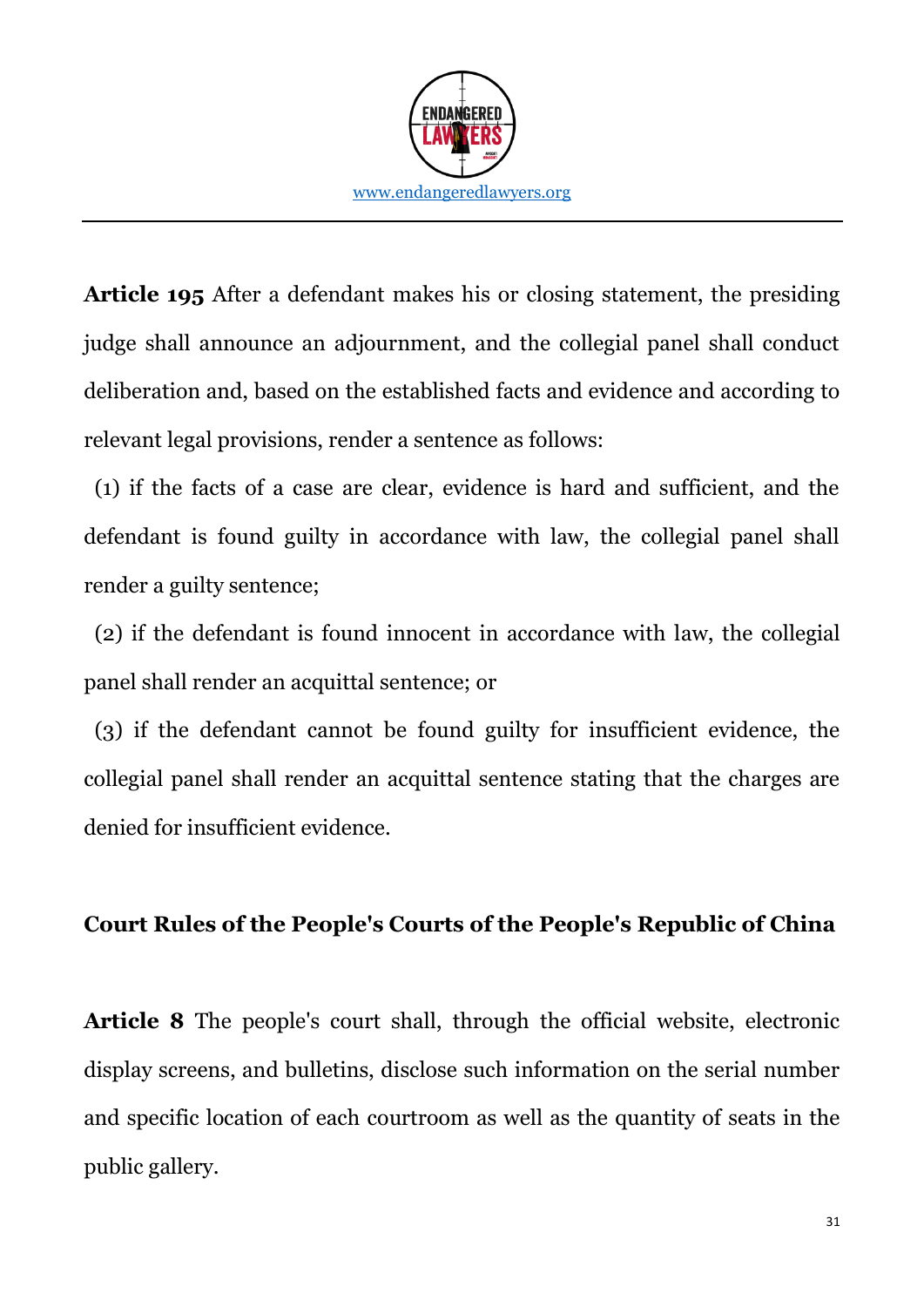

**Article 9** Citizens may observe the public trial.

When the public gallery fail to satisfy the needs, the people's court may issue attendance certificates according to the sequence in the filing of applications or by means of drawing lots or lottery; however, priorities shall be given to the close relatives of the parties involved or other interested persons in the case to observe the trial.

### **International Covenant on Civil and Political Rights**

#### **Article 14**

1. All persons shall be equal before the courts and tribunals. In the determination of any criminal charge against him, or of his rights and obligations in a suit at law, everyone shall be entitled to a fair and public hearing by a competent, independent and impartial tribunal established by law. The press and the public may be excluded from all or part of a trial for reasons of morals, public order (ordre public) or national security in a democratic society, or when the interest of the private lives of the parties so requires, or to the extent strictly necessary in the opinion of the court in special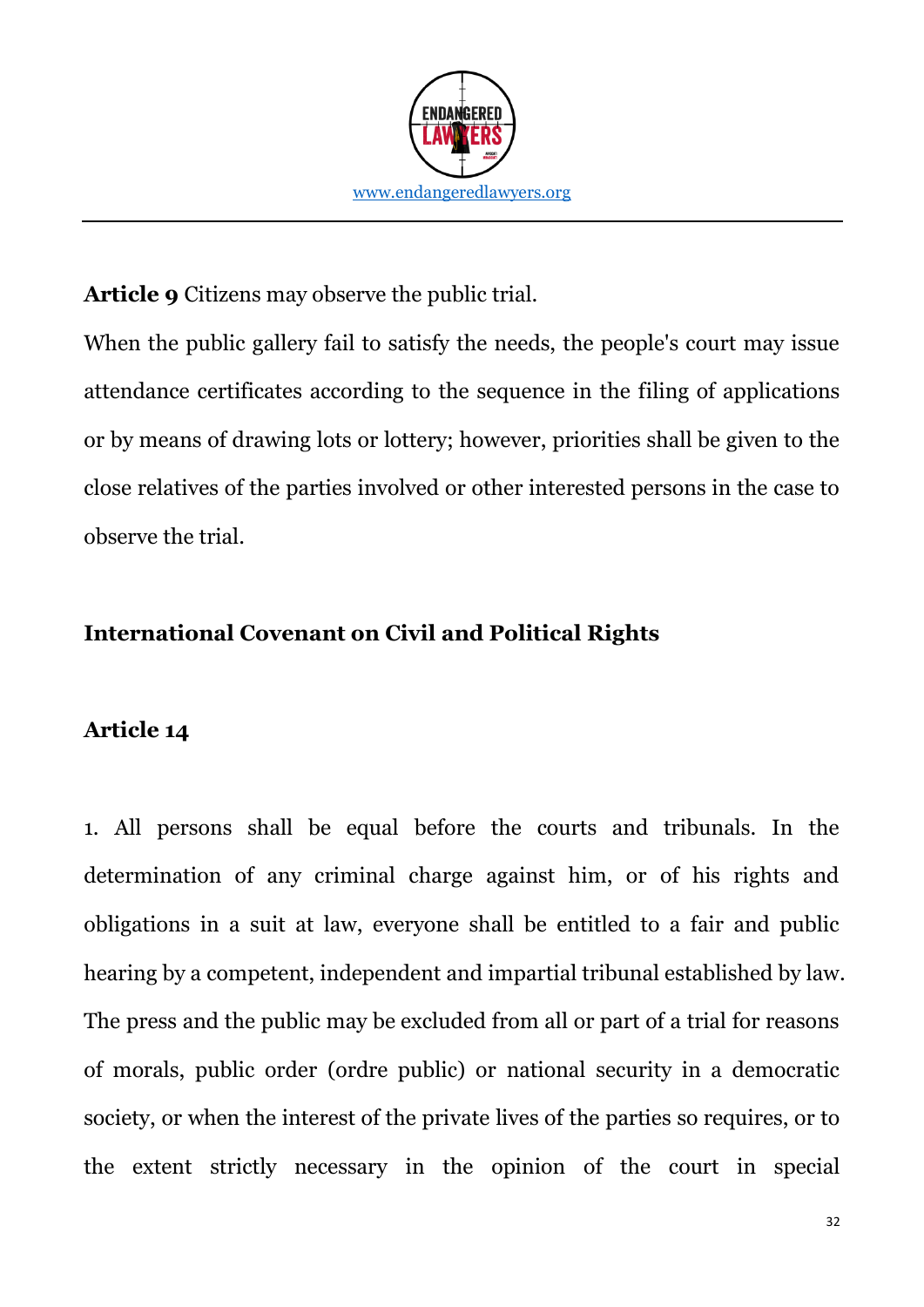

circumstances where publicity would prejudice the interests of justice; but any judgement rendered in a criminal case or in a suit at law shall be made public except where the interest of juvenile persons otherwise requires or the proceedings concern matrimonial disputes or the guardianship of children.

2. Everyone charged with a criminal offence shall have the right to be presumed innocent until proved guilty according to law.

3. In the determination of any criminal charge against him, everyone shall be entitled to the following minimum guarantees, in full equality:

(a) To be informed promptly and in detail in a language which he understands of the nature and cause of the charge against him;

(b) To have adequate time and facilities for the preparation of his defence and to communicate with counsel of his own choosing;

(c) To be tried without undue delay;

(d) To be tried in his presence, and to defend himself in person or through legal assistance of his own choosing; to be informed, if he does not have legal assistance, of this right; and to have legal assistance assigned to him, in any case where the interests of justice so require, and without payment by him in any such case if he does not have sufficient means to pay for it;